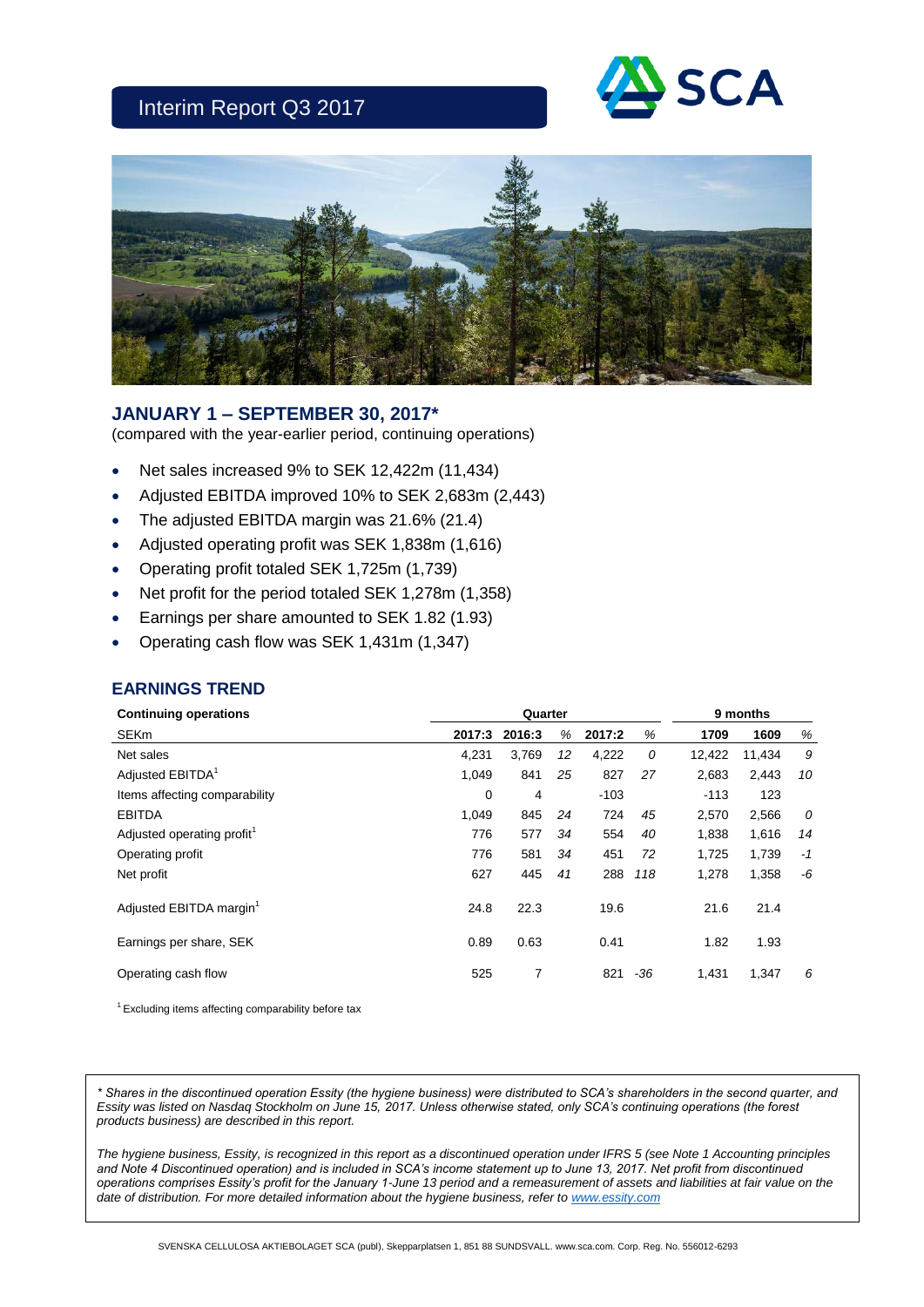## **A STRONG THIRD QUARTER**

The third quarter of 2017 was also SCA's first full quarter, since the split, as an independently listed company. The market trend was favorable in all of SCA's segments and earnings improved compared with the preceding quarter as well as the same quarter last year.

Second-quarter earnings were impacted by non-recurring effects such as planned maintenance stops, while underlying earnings were stable and rising. This trend has continued into the third quarter.

Market conditions are good in all of SCA's segments, with favorable demand and continued price increases. Production remained stable.

Demand for wood products is high, with stable demand and balanced markets in Europe, China and the US. Due to these strong market conditions, prices were increased during the year and price increases continued in the third quarter.

Demand for kraftliner has shown a strong growth trend for several years. The key drivers of this trend are e-commerce and demand for high-quality packaging, which has thereby strengthened demand for virgin fiberbased packaging material (kraftliner). In 2017, three price increases were announced for unbleached kraftliner, totaling EUR 150 per tonne, and these are being successively implemented. The price level of white kraftliner has also increased. Demand for publication paper, continued to show a negative trend.

The timber market remained stable in SCA's operating area, in terms of both price and supply.

The pulp market has continued to be strong. Deliveries to China increased again after the summer and demand was also favorable in other markets. Several ongoing capacity extensions were delayed and production problems in other mills also restricted supply. In September, the price of softwood kraft pulp was raised in USD and further increases have been announced as of October.

The long-term demand for softwood pulp has increased by 1.5-2% per year, which is the background to SCA's investment in the Östrand pulp mill. The project will double SCA's capacity and make Östrand one of the most cost-efficient production facilities in the world for softwood kraft pulp. SCA provides more detailed information about the investment amount and cost position of this project on page 6 of this report. The project is on track in terms of both time and budget.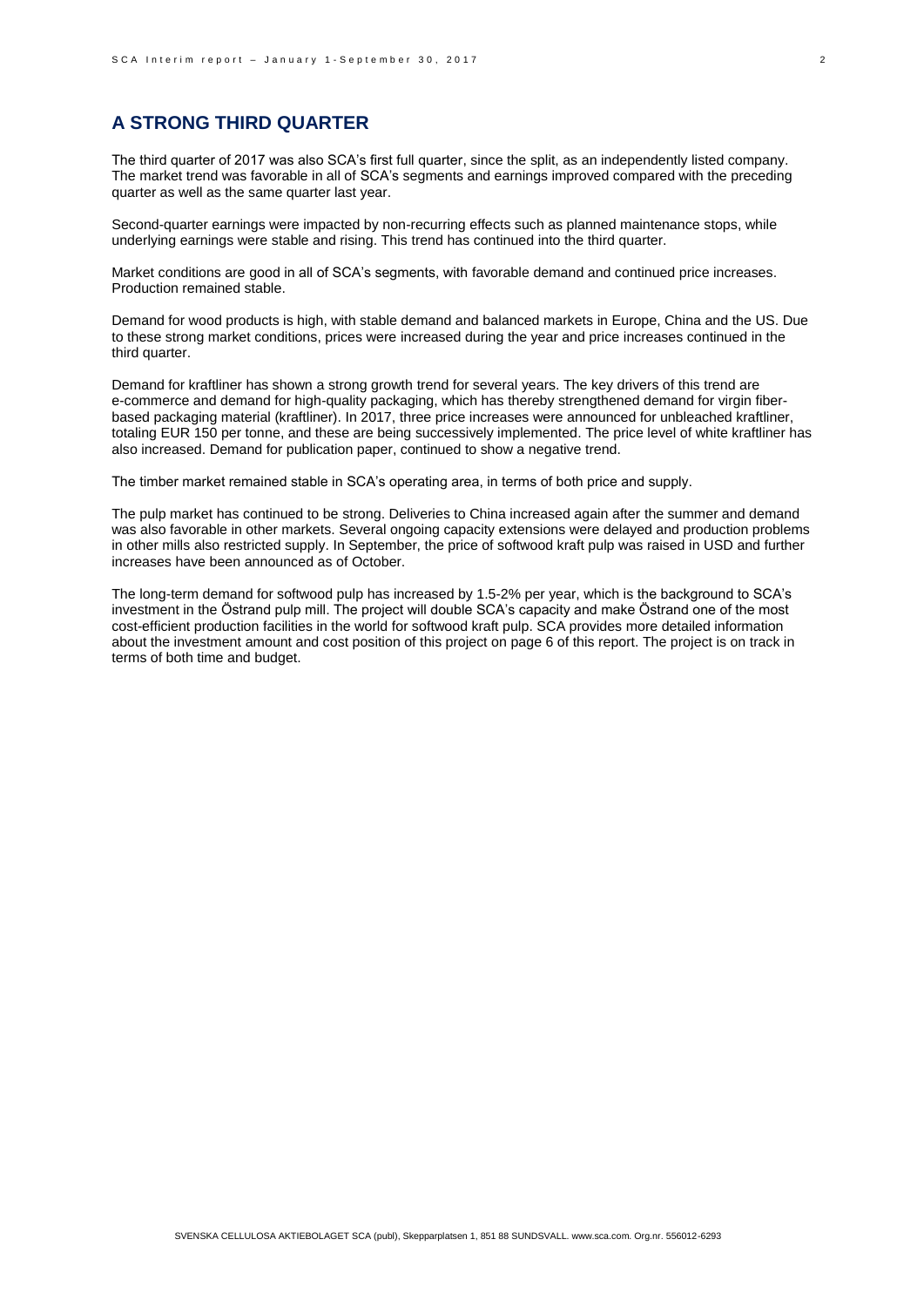





| Change in net sales (%) |        |        |      |  |  |  |  |  |  |
|-------------------------|--------|--------|------|--|--|--|--|--|--|
|                         | 2017:3 | 2017:3 | 1709 |  |  |  |  |  |  |
|                         | VS.    | VS.    | VS.  |  |  |  |  |  |  |
|                         | 2016:3 | 2017:2 | 1609 |  |  |  |  |  |  |
| Total                   | 12     |        | 9    |  |  |  |  |  |  |
| Price/mix               | 3      | 3      | 5    |  |  |  |  |  |  |
| Volume                  | 11     | Ω      | 4    |  |  |  |  |  |  |
| Currency                | -2     | -3     | o    |  |  |  |  |  |  |

#### **Change in adjusted EBITDA (%)**

| <b>Total</b>  | 2017:3<br>VS.<br>2016:3<br>25 | 2017:3<br>VS.<br>2017:2<br>27 | 1709<br>VS.<br>1609<br>10 |
|---------------|-------------------------------|-------------------------------|---------------------------|
| Price/mix     | 27                            | 1                             | 20                        |
| Volume        | 4                             | 0                             | 2                         |
| Raw materials | 0                             | 1                             | -5                        |
| Energy        | 1                             | 6                             | -3                        |
| Currency      | -5                            | -8                            | 1                         |
| Other         | -2                            | 27                            | -5                        |

## **GROUP**

## **SALES AND OPERATING PROFIT**

#### **January-September 2017 compared with January-September 2016**

The first nine months of the year showed sales growth related to higher prices and higher volumes in the industrial operations. Net sales increased 9%, of which volume accounted for 4% and price/mix for 5%, and amounted to SEK 12,422m (11,434).

Adjusted EBITDA improved 10% to SEK 2,683m (2,443). The increase was mainly attributable to higher selling prices and volumes. Higher raw material and energy costs, together with higher planned project related costs of SEK 78m (17) for the investment in Östrand, had a negative impact on earnings. The cost of planned maintenance stops increased to SEK 170m (141). Refer to page 5 for details.

Items affecting comparability amounted to SEK -113m (123), comprising costs related to splitting the SCA Group into two listed companies. The positive amount in the preceding year comprised capital gains on the sale of shares in IL Recycling.

Adjusted operating profit increased 14% to SEK 1,838m (1,616).

#### **July-September 2017 compared with July-September 2016**

Net sales increased 12%, of which volume accounted for 11%, price/mix for 3% and currency for -2%, and amounted to SEK 4,231m (3,769).

Adjusted EBITDA improved 25% to SEK 1,049m (841). The increase was mainly attributable to higher prices and higher deliveries. Exchange rate effects had a negative impact on earnings. The cost of planned maintenance stops amounted to SEK 16m (43) and planned project related costs for the investment in Östrand totaled SEK 28m (9).

Items affecting comparability amounted to SEK 0m (4).

Adjusted operating profit increased 34% to SEK 776m (577).

#### **July-September 2017 compared with April-June 2017**

Net sales remained unchanged, of which price/mix increased 3%, volume remained unchanged and currency had a negative impact of 3%. Net sales amounted to SEK 4,231m (4,222).

Adjusted EBITDA improved 27% to SEK 1,049m (827). The increase was attributable to higher selling prices and lower energy costs (lower energy consumption and no impairment of electricity certificates). Exchange rate effects had a negative impact on earnings. Planned maintenance stops had a negative impact of SEK 16m (143) on earnings, but this effect was significantly lower than in the second quarter.

Items affecting comparability amounted to SEK 0m (-103). The preceding quarter included costs related to splitting the SCA Group into two listed companies.

Adjusted operating profit increased 40% to SEK 776m (554).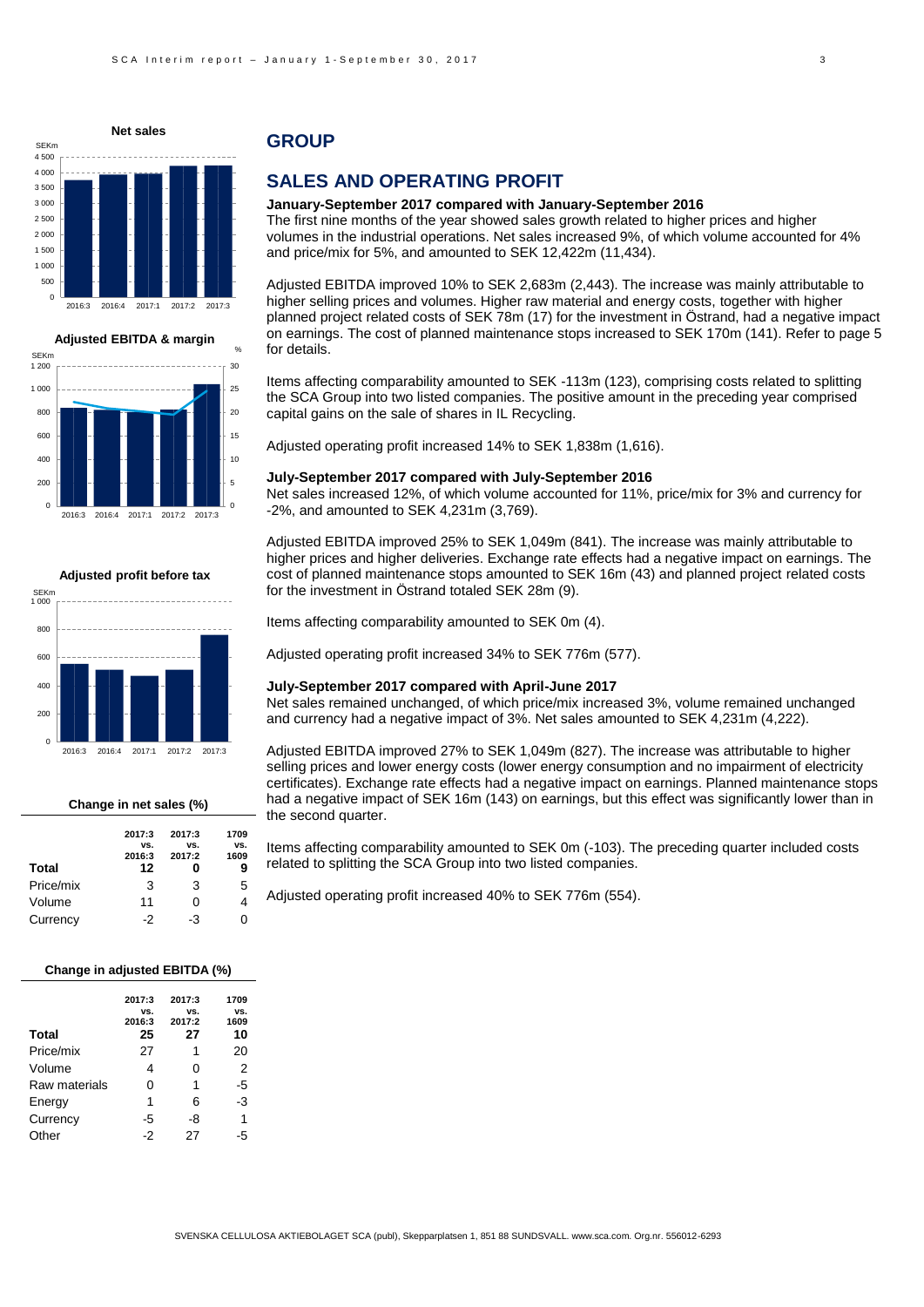

#### **CASH FLOW**

#### **January-September 2017 compared with January-September 2016**

The operating cash surplus amounted to SEK 2,167m (1,870). The cash flow effect from changes in working capital was SEK -239m (206). Working capital as a share of net sales was stable at 17.5% (17.8). Current capital expenditures amounted to SEK -418m (-687). Operating cash flow was SEK 1,431m (1,347).

Strategic capital expenditures amounted to SEK -2,085m (-1,456) and related to the investment in increased capacity at the Östrand pulp mill, see page 6. Cash flow before dividend, continuing operations, was SEK -761m (-110).

Net cash flow from continuing and discontinued operations was SEK -27,232m (-5,333). The largest impact was due to the acquisition of BSN Medical in the discontinued operation (Essity) in the second quarter.

## **FINANCING**

In the second quarter, measures were taken to ensure that SCA's continuing operations, as previously announced and decided, would achieve net debt of SEK 5,000m, pro forma, at December 31, 2016. A dividend of SEK 4,214m was paid to the shareholders of SCA and capital of SEK 598m was injected into the subsidiary Essity AB. Combined with existing net debt of SEK 188m at December 31, 2016, these two measures resulted in the intended level of net debt.

The negative cash flow combined with minor effects from translation differences and a remeasurement of equity, resulted in net debt of SEK 5,822m for SCA's continuing operations at September 30, 2017, an increase of SEK 822m compared with the pro forma net debt at the beginning of the year.

In connection with the split, a new loan structure was established on June 15, 2017, comprising bank loans from a group of four banks and a bilateral loan from Svensk Exportkredit. The total amount of these loans and committed credit facilities is SEK 9,500m. During the quarter, SEK 2,500m of bank loans were replaced by issued commercial papers, which helped to reduce financial expenses somewhat. At September 30, 2017, gross debt amounted to SEK 7,592m, with an average maturity of 3.9 years and an average fixed-interest rate period of 5.5 months. Unutilized credit facilities amounted to approximately SEK 4,500m. Cash and cash equivalents amounted to SEK 936m.

At the end of the period, the debt/equity ratio was 0.16.

In January-September 2017, financial items amounted to SEK -86m and mainly comprised financial expenses incurred up until the distribution of Essity AB.

## **TAX**

#### **January-September 2017**

Tax expense, including items affecting comparability, was SEK 361m, corresponding to a tax rate of 22.0%.

In the fourth quarter of 2016, a deferred tax asset of SEK 29m was recognized for the adjustment of income tax on capital gains on the sale of the publication paper mill in Laakirchen. In 2017, it was confirmed that no payment would be received, and thereby the tax asset was reversed and tax expense for the year was increased by SEK 29m. This non-recurring effect was offset by a reduced tax expense for the year due to issuance costs of SEK 23m associated with the distribution of Essity, which were recognized directly against equity.

#### **EQUITY**

#### **January-September 2017**

During the period, consolidated equity decreased SEK 43,377m to SEK 36,142m. Equity increased due to the comprehensive income of SEK 141,605m for the period, and a private placement of SEK 960m to non-controlling interests. Equity decreased SEK 4,344m due to cash dividends (of which SEK 4,214m was distributed to SCA's shareholders and the remaining amount to non-controlling interests), and SEK 181,690m due to the distribution of shares in Essity AB. Other items increased equity by SEK 92m.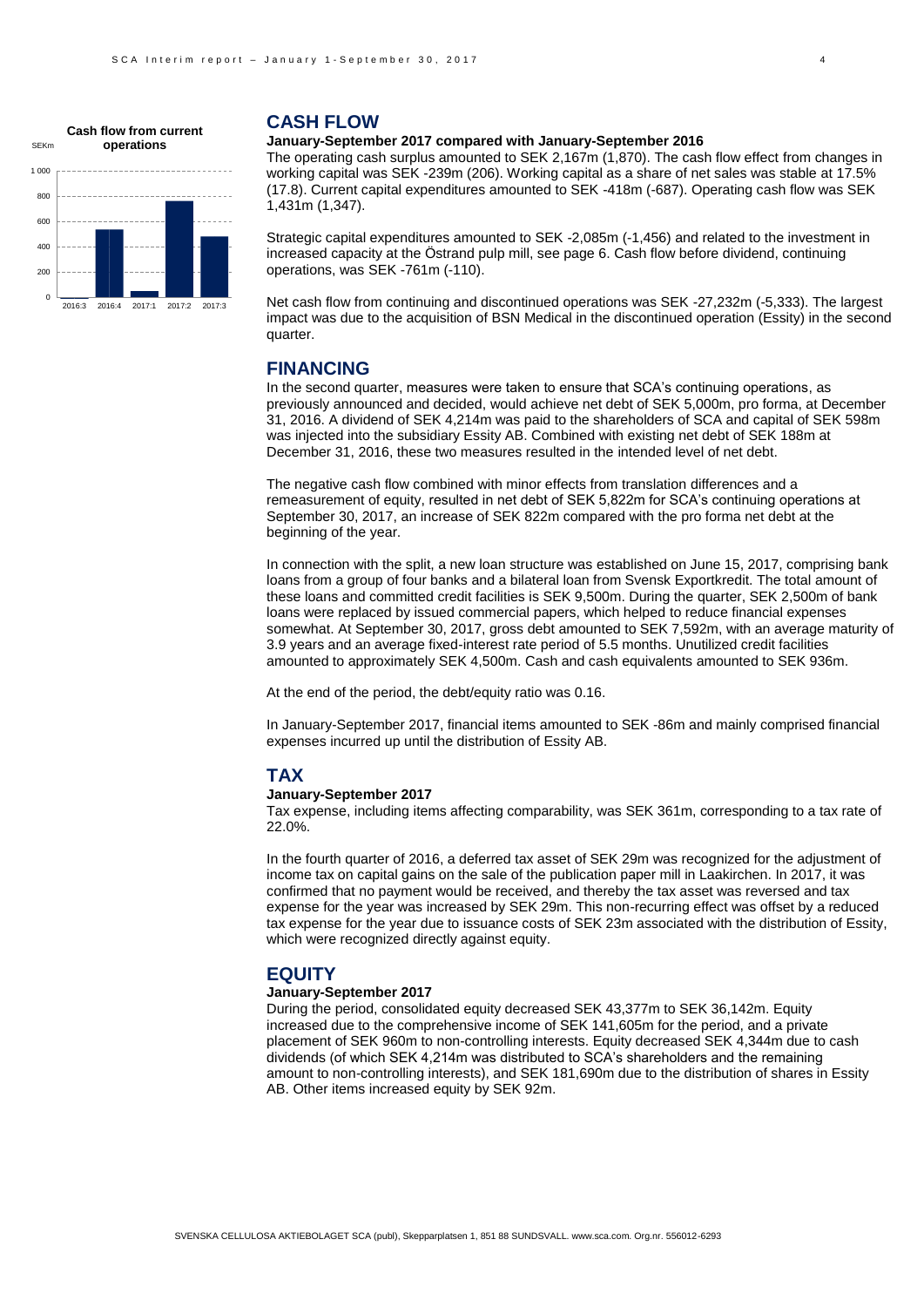## **CURRENCY EXPOSURE AND CURRENCY HEDGING**

Due to its major focus on exports, SCA's operations are sensitive to currency fluctuations. About 80% of sales are priced in currencies other than SEK. Most purchasing is conducted in SEK, but some purchasing is carried out in foreign currencies. Net exposure for the three largest currencies during the January-September period of 2017 are presented below, measured as sales in each foreign currency less purchases in the same currency.

| EUR.                       | <b>EUR 425m</b> |
|----------------------------|-----------------|
| USD                        | <b>USD 263m</b> |
| GBP                        | GBP 86m         |
| Others (translated to SEK) | <b>SEK 517m</b> |
| Total (translated to SEK)  | SEK 7,604m      |

In accordance with SCA's Financial Policy, this exposure is hedged as follows: All balance-sheet items in foreign currency are hedged, as well as decided and contracted expenses in foreign currency for investments in fixed assets.

According to the policy, transaction exposure in expected future net inflows may also be hedged. The company has hedged about 75% of the expected net inflow of EUR over the next three months at the average EUR/SEK exchange rate of 9.49.

## **PLANNED MAINTENANCE STOPS**

Over the September-October month end, there was a maintenance stop at the kraftliner mill in Obbola (Paper) and the impact on earnings will be distributed between the third and fourth quarters. In the fourth quarter, there will be a maintenance stop at Östrand (Pulp). The estimated effect of the maintenance stops on operating profit is calculated as the total of the direct cost for the maintenance and the loss of income from reduced production during the stop.

|             | <b>Actual</b> | <b>Actual</b> | Actual | Actual | Actual |
|-------------|---------------|---------------|--------|--------|--------|
| <b>SEKm</b> | 2016:1        | 2016:2        | 2016:3 | 2016:4 | Total  |
| Pulp        | 24            | 24            | 24     | 23     | 95     |
| Paper       |               | 48            | 19     | 29     | 98     |
| Total       | 26            | 72            | 43     | 52     | 193    |

|              | Actual | <b>Actual</b> | Actual | <b>Estimate</b> | <b>Estimate</b> |
|--------------|--------|---------------|--------|-----------------|-----------------|
| <b>SEKm</b>  | 2017:1 | 2017:2        | 2017:3 | 2017:4          | Total           |
| Pulp         |        | 65            |        | 30              | 103             |
| Paper        |        | 78            | 16     | 20              | 117             |
| <b>Total</b> | 11     | 143           | 16     | 50              | 220             |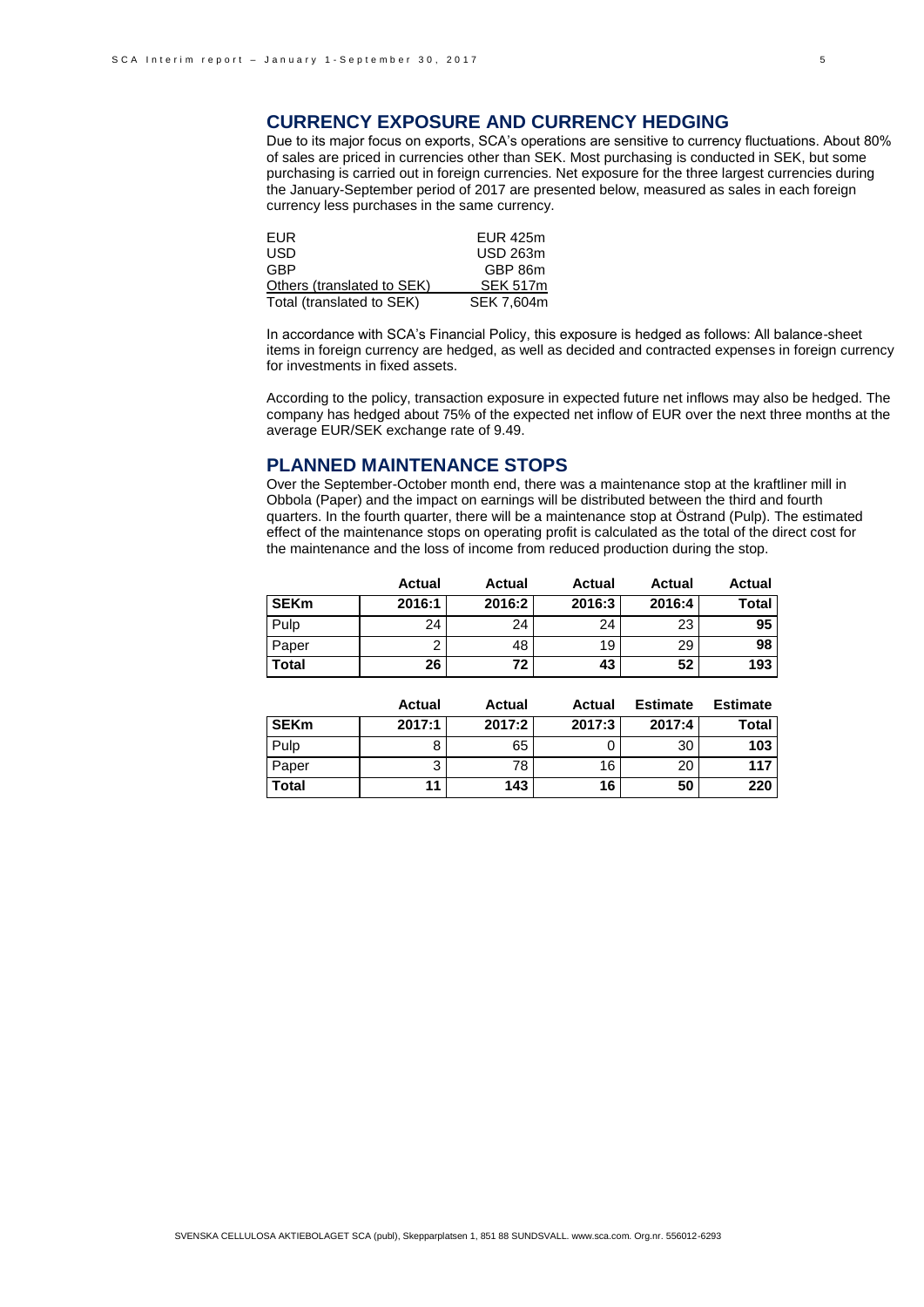# **INVESTMENT IN EXPANDED PULP CAPACITY AT ÖSTRAND**

In 2015, SCA decided to invest in increased pulp production capacity at the Östrand pulp mill. The annual production capacity of bleached kraft pulp is expected to increase from the current level of 430,000 tonnes to about 900,000 tonnes. The estimated investment is SEK 7.8bn.

The total market for market pulp is about 64 million tonnes per year, comprising 26 million tonnes of bleached softwood kraft pulp, 31 million tonnes of bleached hardwood kraft pulp and 7 million tonnes of other pulp.

Over the past ten years, the annual market growth rate for bleached softwood kraft pulp has been 1.5-2%, or about 0.5 million tonnes per year.<sup>2</sup> Growth in tissue and packaging paper has been particularly strong. SCA believes that this growth will continue in the coming years and that the ongoing expansion of production capacity, including the investment in Östrand, is needed to meet the growing demand.

#### **Project proceeding as planned**

The project is following the investment plan, in terms of both time and budget. At the end of the third quarter of 2017, SEK 4.7bn had been invested in Östrand, corresponding to about 60% of the total investment. A further SEK 1.0bn is expected to be invested by the end of 2017, an additional SEK 1.6bn in 2018 and the remaining amount of SEK 0.5bn in 2019.

Production start-up is scheduled for June 2018, following an extended maintenance stop of about 45 days. For the full-year 2018, the production capacity for bleached kraft pulp is expected to reach approximately the same level as for the full-year 2017. The lost production volumes from the extended maintenance stop will be offset by higher capacity after the planned start-up in June.

#### **Temporary project related costs**

During the investment, project related costs incurred will have a negative impact on earnings. During this period, costs for additional wood handling, temporary staff increases to enable employee training and a higher rate of depreciation, in particular, have impacted project related costs. For full-year 2017, project related costs before tax are expected to amount to approximately SEK 150m, of which depreciation accounts for approximately SEK 50m. For full-year 2016, project related costs amounted to about SEK 75m, of which about SEK 45m was attributable to depreciation.

The extended maintenance stop in the second quarter of 2018 will increase maintenance costs compared with a normal maintenance stop. During the start-up, the direct costs will initially be higher than normal. In 2018, the amount of capital tied up in working capital will successively increase as inventories and accounts receivables grow due to the higher production volumes.

#### **A world-class production facility**

The project will double SCA's capacity and make Östrand one of the most cost-efficient production facilities in the world for softwood kraft pulp.

According to the start-up curve, production capacity is expected to gradually increase until the end of 2019. 2020 is therefore expected to be the first year with full effect, corresponding to 900,000 tonnes. The Östrand mill also has a chemical thermomechanical pulp (CTMP) production capacity of 100,000 tonnes per year, which will remain unchanged after the investment.

At full capacity utilization, Östrand's cash costs are expected to decrease by about SEK 350 per tonne, mainly related to indirect costs. This places Östrand in the top quartile of the cost curve for the world's bleached kraft pulp producers.<sup>3</sup>

Depreciation is expected to increase by about SEK 300m per year when the mill becomes operational.

<sup>1,2</sup> Source: RISI, PPPC, SCA

<sup>3</sup> Source: Pöyry, SCA's estimate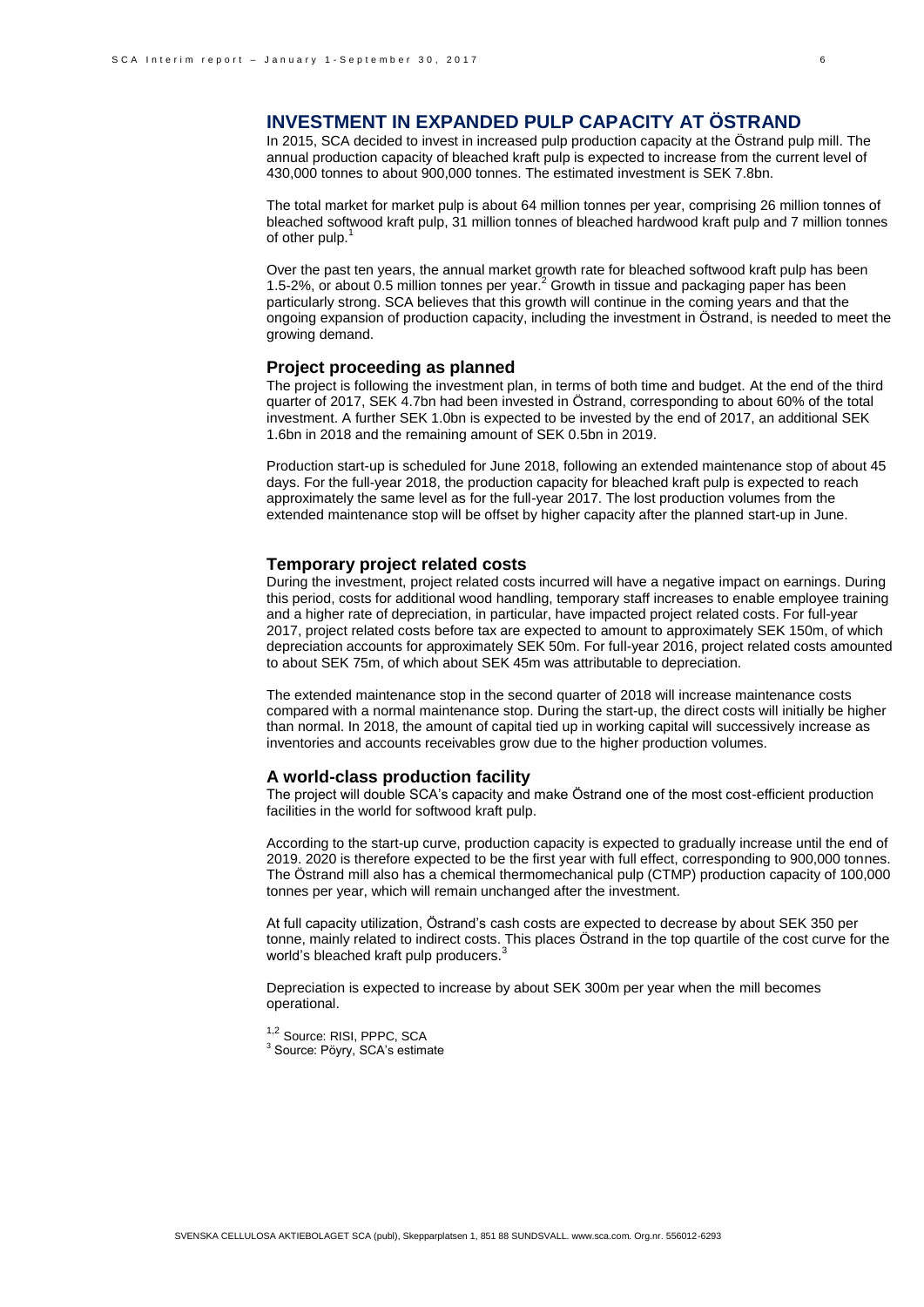# **23%**

before elimination of intra-Group sales

#### **Share of adjusted EBITDA 1709\*\***



\*\* share calculated excluding central costs



#### 0 5 10 15 20 25 30 35 40  $\overline{0}$ 50 100 150 200 250 300 350  $rac{5E}{400}$ **Adjusted EBITDA & margin** SEKm  $\%$

2016:3 2016:4 2017:1 2017:2 2017:3

## **FOREST**

*The Forest segment manages 2.6 million hectares of forest land, of which 2 million is productive, and supplies timber to SCA's forest industry operations (Wood, Pulp and Paper). Roughly the same amount of timber that is harvested from SCA's own forests is purchased from other forest owners. By-products are used in energy production.* 

| <b>SEKm</b>                                                    | 2017:3 | 2016:3 | %  | 2017:2 | %     | 1709  | 1609  | %  |
|----------------------------------------------------------------|--------|--------|----|--------|-------|-------|-------|----|
| Net sales                                                      | 1,261  | 1,261  | 0  | 1.210  | 4     | 3.783 | 3,682 | 3  |
| Adjusted EBITDA <sup>1</sup>                                   | 316    | 295    | 7  | 364    | $-13$ | 1,005 | 900   | 12 |
| Depreciation                                                   | $-29$  | $-26$  | 12 | $-27$  | 7     | -84   | $-79$ | 6  |
| Adjusted operating profit <sup>1</sup>                         | 288    | 269    | 7  | 336    | $-14$ | 921   | 821   | 12 |
| Adjusted EBITDA margin, $\%^1$                                 | 25.1   | 23.4   |    | 30.1   |       | 26.6  | 24.4  |    |
| Adjusted operating margin, $% ^{1}$                            | 22.8   | 21.3   |    | 27.8   |       | 24.3  | 22.3  |    |
| Adjusted return on capital employed, $\%$ <sup>1</sup>         | 4.3    | 4.1    |    | 5.1    |       | 4.6   | 4.2   |    |
| Harvesting of SCA owned forest, thousand m <sup>3</sup><br>sub | 964    | 898    | 7  | 1.353  | $-29$ | 2.981 | 2.731 | 9  |
| Revaluation of biological assets (forest)                      | 181    | 196    | -8 | 103    | 76    | 515   | 569   | -9 |

<sup>1</sup> Excluding items affecting comparability

#### **Management of SCA owned forest**

Forest includes net sales from timber sourced from SCA's own forests, and from timber purchased from other forest owners, which is sold internally to SCA's forest industries. Pricing to the industry is based on Forest's external timber purchasing prices. Logistics cost savings generated by location swaps are reported in the industries. These sales of internally and externally purchased timber volumes supplied to SCA's forest industry operations together with the internal supply of by-products, represent Forest's net sales.

The proportion of timber harvested from SCA owned forest relative to deliveries from external suppliers varies between quarters. The change in value of biological assets amounted to SEK 181m in the third quarter, compared with SEK 103m in the second quarter.

During the first nine months of the year, the volume of timber harvested from SCA owned forest was  $3.0$  million m $3$  sub. The current planned rate of timber harvested from SCA owned forest is approximately 4.3 million  $m<sup>3</sup>$  sub per year.

#### **January-September 2017 compared with January-September 2016**

Net sales increased 3% to SEK 3,783m (3,682). This increase was related to higher deliveries. Prices were in line with the preceding year.

Adjusted EBITDA improved 12% to SEK 1,005m (900). The increase was attributable to the higher share of timber deliveries from SCA owned forest.

#### **July-September 2017 compared with July-September 2016**

Net sales remained unchanged at SEK 1,261m (1,261). Prices and volumes were in line with the preceding period.

Adjusted EBITDA improved 7% to SEK 316m (295). This increase was mainly due to a higher share of timber deliveries from SCA owned forest.

#### **July-September 2017 compared with April-June 2017**

Net sales increased 4% to SEK 1,261m (1,210). This increase was related to higher deliveries. Prices were in line with the preceding quarter.

Adjusted EBITDA declined 13% to SEK 316m (364). The decrease was mainly due to a lower share of timber deliveries from SCA owned forest.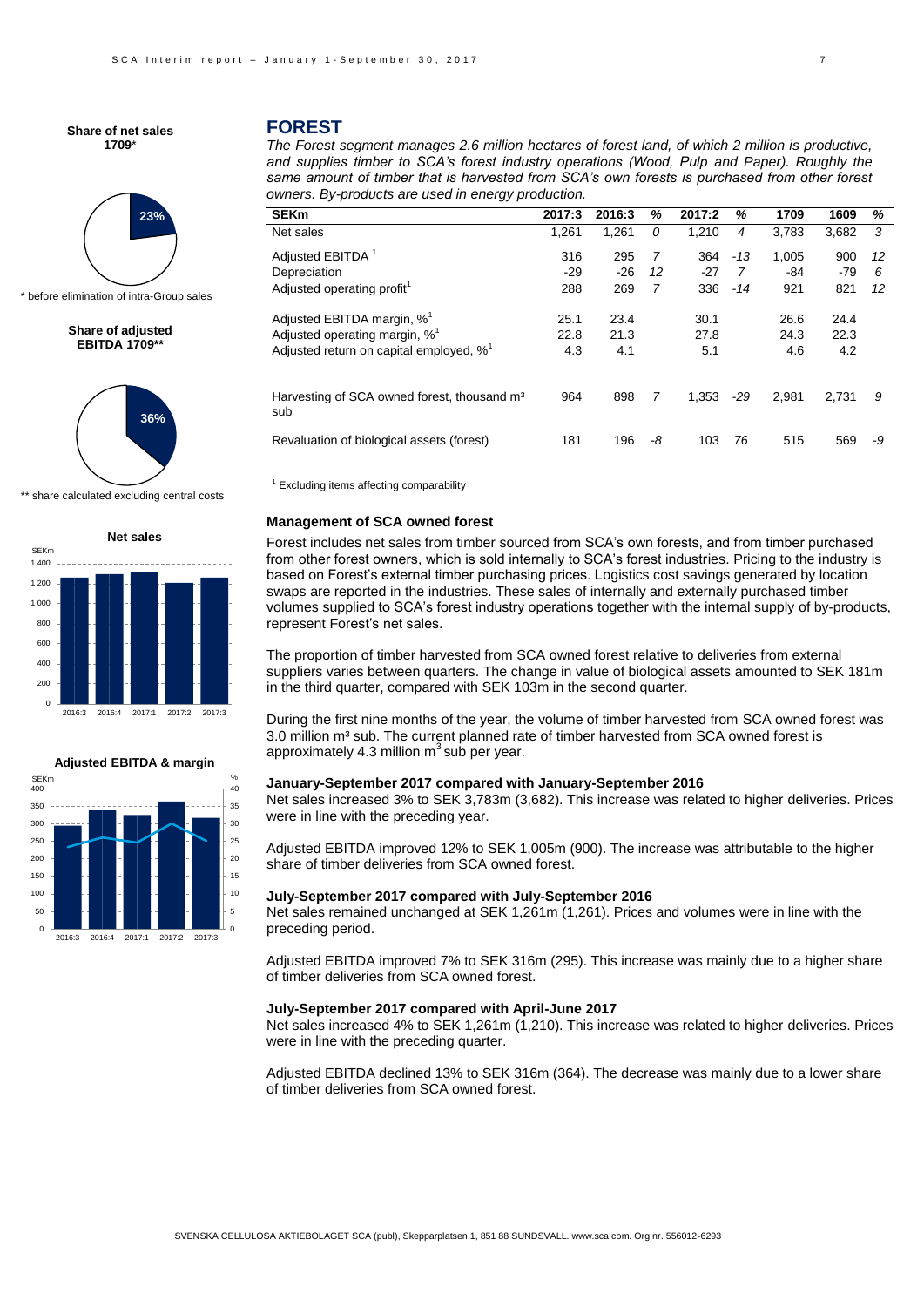

\*before elimination of intra-Group sales

**Share of adjusted EBITDA 1709\*\***



\*\* share calculated excluding central costs







## **WOOD**

*The Wood segment comprises five sawmills in Sweden, wood processing units with planing mills in Sweden, the UK and France, as well as a distribution and wholesale business. By-products are used in energy production.* 

| 2017:3 | 2016:3 | %   | 2017:2 | %    | 1709   | 1609   | %   |
|--------|--------|-----|--------|------|--------|--------|-----|
| 1,567  | 1,320  | 19  | 1,637  | $-4$ | 4,568  | 4,080  | 12  |
| 187    | 143    | -31 | 154    | -21  | 486    | 370    | -31 |
| $-54$  | $-48$  | 13  | -55    | $-2$ | $-171$ | $-144$ | 19  |
| 133    | 95     | 40  | 99     | 34   | 315    | 226    | -39 |
| 11.9   | 10.8   |     | 9.4    |      | 10.6   | 9.1    |     |
| 8.5    | 7.2    |     | 6.0    |      | 6.9    | 5.5    |     |
| 17.4   | 12.8   |     | 12.4   |      | 13.9   | 8.5    |     |
| 687    | 590    | 16  | 705    | -3   | 1,993  | 1,863  | 7   |
|        |        |     |        |      |        |        |     |

 $1$  Excluding items affecting comparability

#### **January-September 2017 compared with January-September 2016**

Net sales increased 12% to SEK 4,568m (4,080). The increase was attributable to higher selling prices and higher volumes.

Adjusted EBITDA improved 31% to SEK 486m (370). The increase was mainly related to higher selling prices and volumes.

#### **July-September 2017 compared with July-September 2016**

Net sales increased 19% to SEK 1,567m (1,320), attributable to higher volumes and higher selling prices. Exchange rate effects had a negative impact on earnings.

Adjusted EBITDA improved 31% to SEK 187m (143). The increase was mainly related to higher volumes and higher selling prices. Exchange rate effects had a negative impact on earnings.

#### **July-September 2017 compared with April-June 2017**

Net sales declined 4% to SEK 1,567m (1,637). The decrease was mainly attributable to lower deliveries and negative exchange rate effects. Higher selling prices had a positive impact on earnings.

Adjusted EBITDA improved 21% to SEK 187m (154). The increase was mainly related to higher selling prices.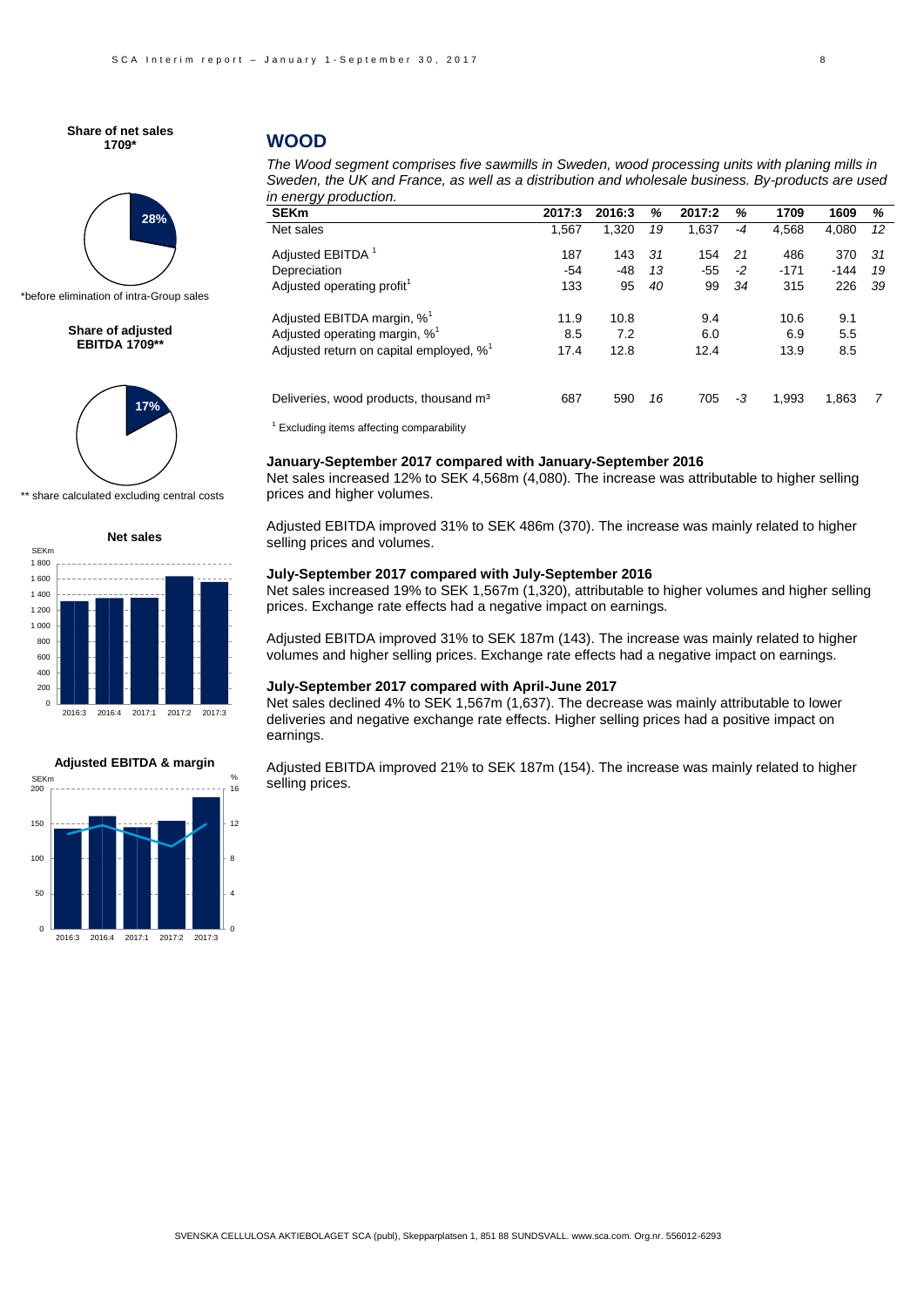# **11%**

before elimination of intra-Group sales

**Share of adjusted EBITDA 1709\*\***



\*\* share calculated excluding central costs





2016:3 2016:4 2017:1 2017:2 2017:3

0

50

100

150



0 5

## **PULP**

*The Pulp segment comprises softwood kraft pulp and chemical thermomechanical pulp (CTMP). The pulp is produced in Östrand, where a major investment project to expand the production capacity is also ongoing.*

| <b>SEKm</b>                                            | 2017:3 | 2016:3 | %     | 2017:2 | %   | 1709   | 1609   | %     |
|--------------------------------------------------------|--------|--------|-------|--------|-----|--------|--------|-------|
| Net sales                                              | 644    | 668    | $-4$  | 585    | 10  | 1.870  | 1.824  | 3     |
| Adjusted EBITDA <sup>1</sup>                           | 158    | 160    | -1    | 71     | 123 | 333    | 428    | $-22$ |
| Depreciation                                           | $-56$  | $-63$  | $-11$ | $-55$  | 2   | $-184$ | $-193$ | -5    |
| Adjusted operating profit <sup>1</sup>                 | 102    | 97     | 5     | 16     | 538 | 149    | 235    | -37   |
| Adjusted EBITDA margin, $\%^1$                         | 24.5   | 24.0   |       | 12.1   |     | 17.8   | 23.5   |       |
| Adjusted operating margin, % <sup>1</sup>              | 15.8   | 14.5   |       | 2.7    |     | 8.0    | 12.9   |       |
| Adjusted return on capital employed, $\%$ <sup>1</sup> | 6.4    | 10.1   |       | 1.1    |     | 3.4    | 12.3   |       |
| Deliveries, pulp, thousand tonnes                      | 128    | 134    | $-4$  | 114    | 12  | 370    | 376    | -2    |
|                                                        |        |        |       |        |     |        |        |       |

 $1$  Excluding items affecting comparability

#### **January-September 2017 compared with January-September 2016**

Net sales increased 3% to SEK 1,870m (1,824). The increase was related to higher selling prices.

Adjusted EBITDA declined 22% to SEK 333m (428). Higher selling prices had a positive impact on earnings. Earnings were adversely impacted by higher planned project related costs of SEK 78m (17) for the investment in Östrand, an earnings impact of SEK 73m (72) from planned maintenance stops and a revaluation of SEK 35m (0) related to a market valuation of electricity certificates.

#### **July-September 2017 compared with July-September 2016**

Net sales declined 4% to SEK 644m (668). The decrease was attributable to lower deliveries and negative exchange rate effects, partly offset by higher selling prices.

Adjusted EBITDA declined 1% to SEK 158m (160). Earnings were adversely impacted by exchange rate effects and input costs, but positively impacted by higher selling prices. Planned maintenance stops had a negative impact of SEK 0m (24) on earnings. Higher planned costs of SEK 28m (9) for the investment in Östrand had a negative impact on earnings.

#### **July-September 2017 compared with April-June 2017**

Net sales increased 10% to SEK 644m (585), mainly due to higher deliveries after the planned maintenance stop in May. Exchange rate effects had a negative impact on earnings.

Adjusted EBITDA improved to SEK 158m (71). A significant explanation for the improvement is that there were no production stop costs during the quarter, which amounted to SEK 0m (65). Earnings were positively impacted by lower energy costs, but adversely impacted by exchange rate effects. Planned project related costs of SEK 28m (29) for the investment in Östrand had a negative impact on earnings, but were in line with the preceding quarter.

SCA provides more detailed information about the investment in expanded pulp capacity at Östrand on page 6 of this report.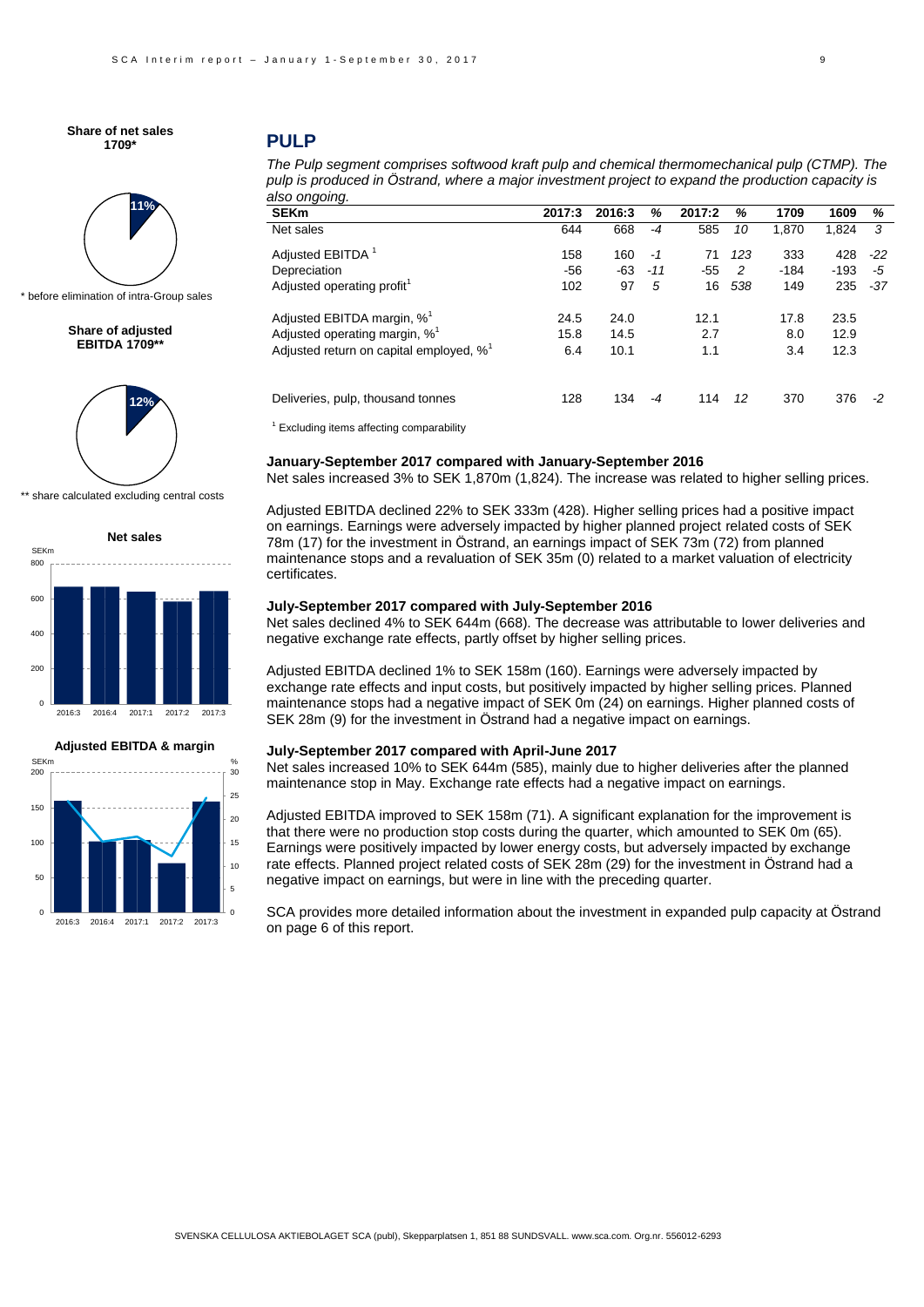

before elimination of intra-Group sales

#### **Share of adjusted EBITDA 1709\*\***



\*\* share calculated excluding central costs





## **PAPER**

| The Paper segment comprises packaging paper (kraftliner) manufactured in Obbola and Munksund,    |
|--------------------------------------------------------------------------------------------------|
| and publication paper manufactured in Ortviken and used for magazines, catalogues and commercial |
| print.                                                                                           |

| <b>SEKm</b>                                            | 2017:3 | 2016:3 | %  | 2017:2 | %     | 1709   | 1609   | ℅  |
|--------------------------------------------------------|--------|--------|----|--------|-------|--------|--------|----|
| Net sales                                              | 2.096  | 1.859  | 13 | 2.072  | 1     | 6.214  | 5,746  | 8  |
| Adjusted EBITDA 1                                      | 439    | 290    | 51 | 291    | 51    | 998    | 852    | 17 |
| Depreciation                                           | $-129$ | $-125$ | 3  | $-136$ | -5    | $-392$ | $-405$ | -3 |
| Adjusted operating profit <sup>1</sup>                 | 308    | 165    | 87 | 156    | 97    | 605    | 447    | 35 |
| Adjusted EBITDA margin, % <sup>1</sup>                 | 20.9   | 15.6   |    | 14.0   |       | 16.1   | 14.8   |    |
| Adjusted operating margin, $\%^1$                      | 14.7   | 8.9    |    | 7.5    |       | 9.7    | 7.8    |    |
| Adjusted return on capital employed, $\%$ <sup>1</sup> | 16.5   | 9.3    |    | 8.3    |       | 10.0   | 9.8    |    |
| Deliveries, kraftliner, thousand tonnes                | 197    | 195    | 1  | 218    | $-10$ | 641    | 605    | 6  |
| Deliveries, publication paper, thousand tonnes         | 192    | 176    | 9  | 178    | 8     | 545    | 536    | 2  |

<sup>1</sup> Excluding items affecting comparability

#### **January-September 2017 compared with January-September 2016**

Net sales increased 8% to SEK 6,214m (5,746). The increase was attributable to higher volumes and higher selling prices for kraftliner, but was offset by lower selling prices for publication paper.

Adjusted EBITDA improved 17% to SEK 998m (852). Higher selling prices for kraftliner were offset by slightly lower selling prices for publication paper and higher raw material and energy costs. Planned maintenance stops of SEK 97m (69) had a negative impact on earnings.

#### **July-September 2017 compared with July-September 2016**

Net sales increased 13% to SEK 2,096m (1,859). The increase was attributable to higher deliveries of publication papers and higher selling prices for kraftliner.

Adjusted EBITDA improved 51% to SEK 439m (290). The increase was mainly related to higher selling prices for kraftliner.

#### **July-September 2017 compared with April-June 2017**

Net sales increased 1% to SEK 2,096m (2,072). The positive price trend for kraftliner was offset by negative exchange rate effects.

Adjusted EBITDA improved 51% to SEK 439m (291). The increase was mainly related to higher selling prices for kraftliner, which were offset by negative exchange rate effects. The cost of planned maintenance stops declined compared with the preceding quarter and amounted to SEK 16m (78).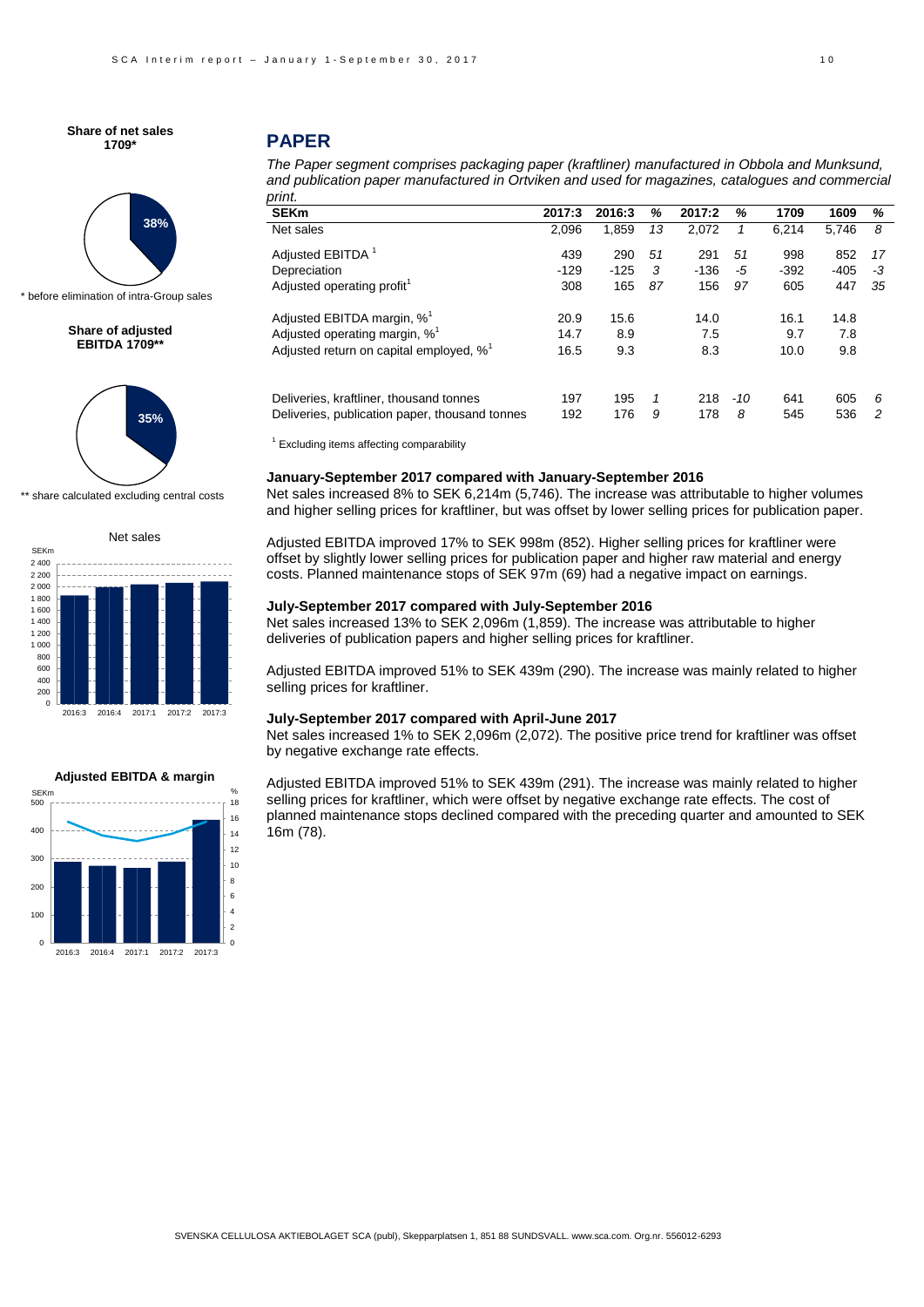## **DISTRIBUTION OF SHARES**

| September 30, 2017          | Class A    | Class B     | Total       |
|-----------------------------|------------|-------------|-------------|
| Registered number of shares | 64.593.591 | 637.748.898 | 702,342,489 |

In the second quarter of 2017, the company's treasury shares were withdrawn, in line with a decision by the Annual General Meeting. The company has not thereafter held any treasury shares.

At the end of the period, the proportion of Class A shares was 9.2%. In the third quarter, a total of 348 Class A shares were converted to Class B shares at the request of shareholders. The total number of votes in the company has thereafter amounted to 1,283,684,808.

## **EVENTS AFTER THE QUARTER**

No significant events took place after the end of the quarter.

## **FUTURE REPORTS**

The year-end report will be published on January 30, 2018.

## **CAPITAL MARKETS DAY**

Due to the major interest in SCA's forest assets and forest operations, SCA will be hosting a forest focused capital markets day in the Sundsvall area on May 22, 2018.

## **INVITATION TO PRESS CONFERENCE ON THE INTERIM REPORT FOR THE THIRD QUARTER OF 2017**

Members of the media and analysts are hereby invited to attend a press conference where this interim report will be presented by the President and CEO, Ulf Larsson, and CFO, Toby Lawton.

Time: October 31, 2017 at 10:00 a.m. Venue: Kreugersalen, Tändstickspalatset, Västra Trädgårdsgatan 15 in Stockholm, Sweden.

The press conference will be webcast live at [www.sca.com.](http://www.sca.com/) It is also possible to participate by telephone by calling: Sweden: +46 (0) 8 5052 0337, UK: +44 (0) 20 7162 9960 or the US: +1 646 851 2094

Call in good time before the conference commences. Specify "SCA" or the conference ID: 962913.

Sundsvall, October 31, 2017 SVENSKA CELLULOSA AKTIEBOLAGET SCA (publ)

Ulf Larsson President and CEO

## **For further information, please contact:**

Ulf Larsson, President and CEO, +46 (0)60 19 46 46 Toby Lawton, CFO, +46 (0)60 19 31 09 Björn Lyngfelt, Senior Vice President, Group Communications, +46 (0)60 19 34 98 Nils Lindholm, Investor Relations Director, +46 (0)70 585 41 05 Andreas Ewertz, Investor Relations Director, +46 (0)72 211 57 97 (from November 1)

#### **Please note**:

This is information that SCA is obliged to make public pursuant to the EU Market Abuse Regulation and the Securities Markets Act. This report has been prepared in both Swedish and English versions. In case of variations in the content between the two versions, the Swedish version shall govern. The information was submitted for publication, through the agency of the contact person set out below, on October 31, 2017 at 08:00 a.m. CET. The report has not been reviewed by the company's auditors.

Björn Lyngfelt, Senior Vice President, Group Communications, +46 (0)60 19 34 98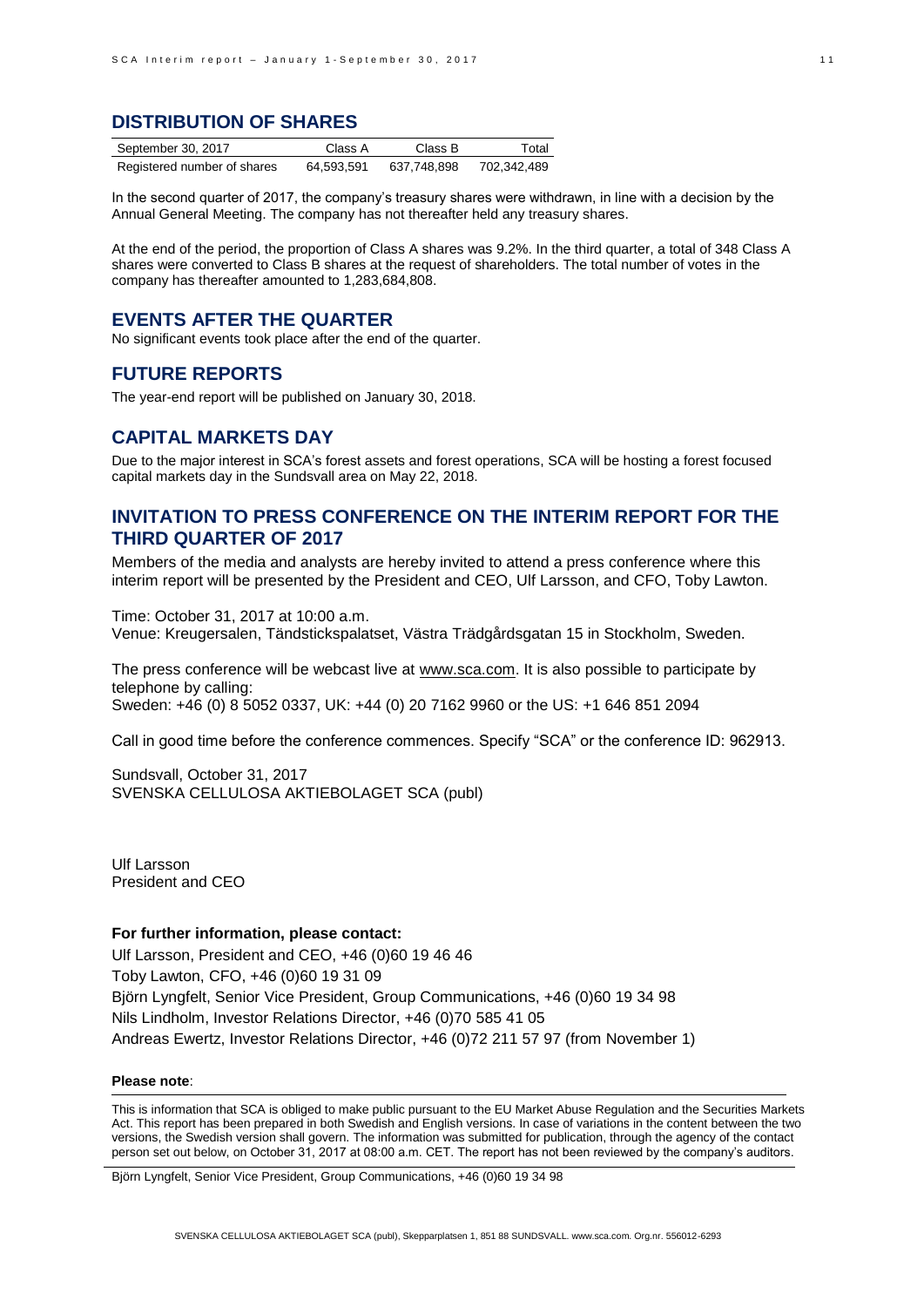# **CONSOLIDATED STATEMENT OF PROFIT OR LOSS**

| <b>SEKm</b>                                                                   | 2017:3       | 2016:3      | %    | 2017:2   | %   | 1709     | 1609        | %              |
|-------------------------------------------------------------------------------|--------------|-------------|------|----------|-----|----------|-------------|----------------|
| Net sales                                                                     | 4,231        | 3,769       | 12   | 4,222    | 0   | 12,422   | 11,434      | 9              |
| Other income                                                                  | 365          | 357         | 2    | 337      | 8   | 1.167    | 1,273       | -8             |
| Change in inventories                                                         | -143         | $-37$       |      | -77      |     | -247     | $-211$      |                |
| Change in value in biological assets                                          | 181          | 196         | -8   | 103      | 76  | 515      | 569         | -9             |
| Raw materials and consumables                                                 | $-1,394$     | $-1,261$    | 11   | $-1,423$ | -2  | $-4,320$ | $-3,887$    | 11             |
| Personnel costs                                                               | -635         | $-602$      | 5    | -708     | -10 | $-2,002$ | $-1,915$    | 5              |
| Other external costs                                                          | $-1,555$     | $-1,579$    | $-2$ | $-1,628$ | -4  | $-4,852$ | $-4,819$    | 1              |
| Items affecting comparability                                                 | 0            | 4           |      | $-103$   |     | $-113$   | 123         |                |
| <b>EBITDA</b>                                                                 | 1.049        | 845         | 24   | 724      | 45  | 2,570    | 2,566       | 0              |
| Depreciation                                                                  | $-273$       | $-264$      | 3    | $-273$   | 0   | -845     | $-827$      | $\overline{c}$ |
| <b>Operating profit</b>                                                       | 776          | 581         | 34   | 451      | 72  | 1,725    | 1,739       | $-1$           |
| <b>Financial items</b>                                                        | $-11$        | $-19$       |      | $-39$    |     | -86      | -60         |                |
| <b>Profit before tax</b>                                                      | 765          | 562         | 36   | 412      | 86  | 1,639    | 1,679       | $-2$           |
| Tax                                                                           | $-138$       | -117        |      | -124     |     | -361     | $-321$      |                |
| Net profit for the period from continuing operations                          | 627          | 445         | 41   | 288      | 118 | 1,278    | 1,358       | -6             |
| Net profit after tax for the period from discontinued operations <sup>1</sup> | 0            | 1,872       |      | 138,625  |     | 140,281  | 3,071       |                |
| Net profit for the period from continuing and discontinued<br>operations      | 627          | 2,317       |      | 138,913  |     | 141,559  | 4,429       |                |
| Earnings attributable to:                                                     |              |             |      |          |     |          |             |                |
| Owners of the parent                                                          |              |             |      |          |     |          |             |                |
| Profit from continuing operations                                             | 627          | 445         |      | 288      |     | 1,278    | 1,358       |                |
| Profit from discontinued operations <sup>1</sup>                              | 0            | 1,731       |      | 138,495  |     | 139,955  | 2,814       |                |
| Net Profit from continuing and discontinued operations                        | 627          | 2,176       |      | 138,783  |     | 141,233  | 4,172       |                |
|                                                                               |              |             |      |          |     |          |             |                |
| <b>Non-controlling interests</b>                                              |              |             |      |          |     |          |             |                |
| Profit from continuing operations                                             | 0            | $\mathbf 0$ |      | 0        |     | 0        | $\mathbf 0$ |                |
| Profit from discontinued operations                                           | 0            | 141         |      | 130      |     | 326      | 257         |                |
| Profit from continuing and discontinued operations                            | $\mathbf{0}$ | 141         |      | 130      |     | 326      | 257         |                |
|                                                                               |              |             |      |          |     |          |             |                |
| Average no. of shares, millions <sup>2</sup>                                  | 702.3        | 702.3       |      | 702.3    |     | 702.3    | 702.3       |                |
| Earnings per share SEK - continuing operations <sup>2</sup>                   | 0.89         | 0.63        |      | 0.41     |     | 1.82     | 1.93        |                |
| Earnings per share SEK - total company <sup>2</sup>                           | 0.89         | 3.10        |      | 197.60   |     | 201.09   | 5.94        |                |
| - of which profit effect from the distribution of Essity shares               | 0.00         | 0.00        |      | 194.94   |     | 194.94   | 0.00        |                |
|                                                                               |              |             |      |          |     |          |             |                |
| <sup>1</sup> Of which operating profit from discontinued operations           | 0            | 1,871       |      | 1,711    |     | 3,367    | 3,071       |                |
| Of which profit effect from the distribution of Essity shares                 | 0            | $\mathbf 0$ |      | 136,914  |     | 136,914  | 0           |                |
| <sup>2</sup> There are no dilution effects                                    |              |             |      |          |     |          |             |                |
| <b>Percent</b>                                                                | 2017:3       | 2016:3      |      | 2017:2   |     | 1709     | 1609        |                |
| <b>EBITDA</b> margin                                                          | 24.8         | 22.4        |      | 17.1     |     | 20.7     | 22.4        |                |
| Operating margin                                                              | 18.3         | 15.4        |      | 10.7     |     | 13.9     | 15.2        |                |
| Net margin                                                                    | 14.7         | 11.8        |      | 6.9      |     | 10.3     | 11.9        |                |
|                                                                               |              |             |      |          |     |          |             |                |

| Adjusted, excluding items affecting comparability: |      |      |      |      |      |
|----------------------------------------------------|------|------|------|------|------|
| Adjusted EBITDA margin                             | 24.8 | 22.3 | 19.6 | 21.6 | 21.4 |
| Adjusted operating margin                          | 18.3 | 15.3 | 13.1 | 14.8 | 14.1 |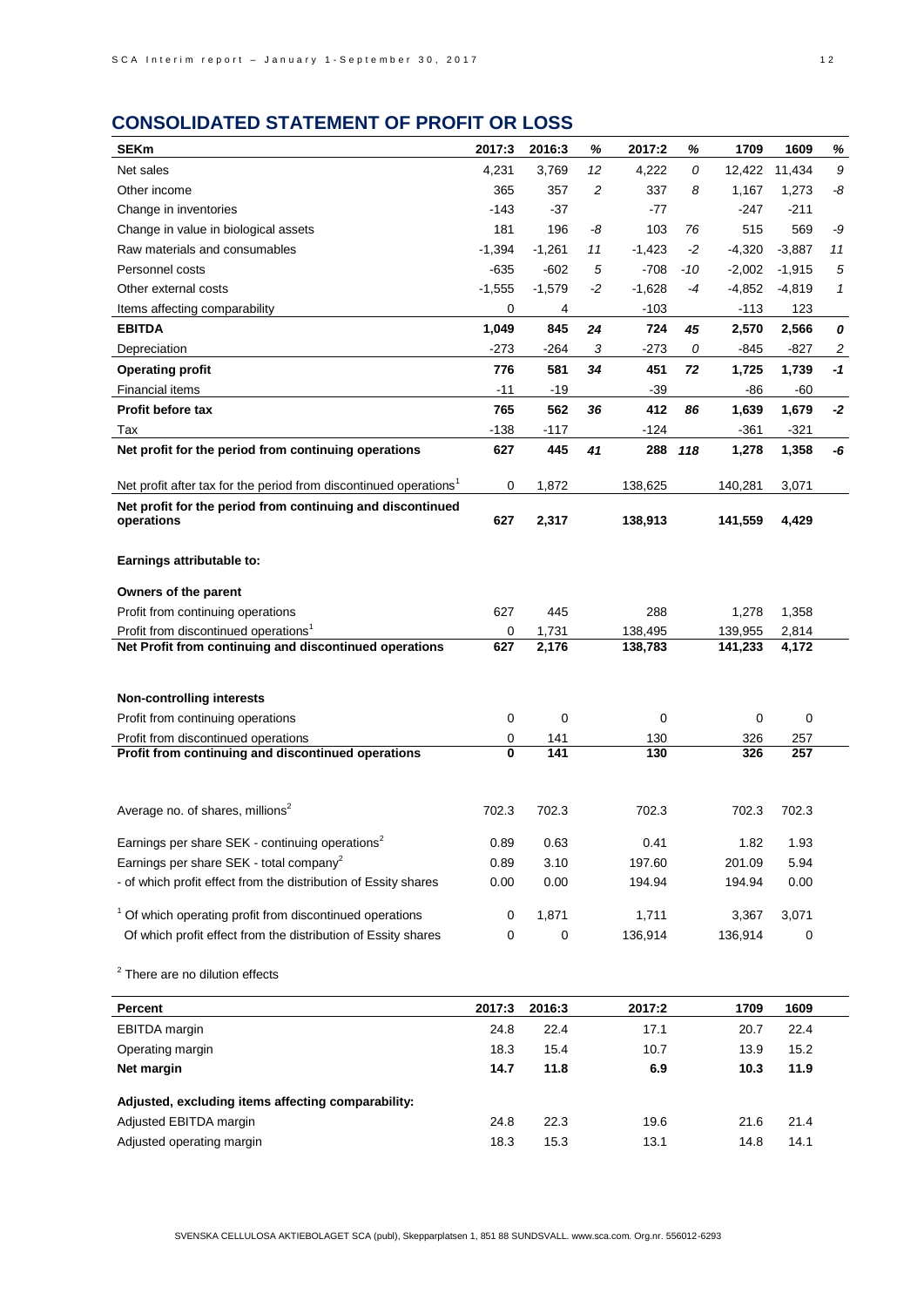# **CONSOLIDATED STATEMENT OF COMPREHENSIVE INCOME**

| <b>SEKm</b>                                                                         |              | 2017:3 2016:3 | 2017:2         | 1709           | 1609     |
|-------------------------------------------------------------------------------------|--------------|---------------|----------------|----------------|----------|
| Net profit for the period, continuing operations                                    | 627          | 445           | 288            | 1,278          | 1,358    |
| Net profit for the period, discontinued operations                                  | 0            | 1,872         | 138,625        | 140,281        | 3,071    |
| Net profit for the period                                                           | 627          | 2,317         | 138,913        | 141,559        | 4,429    |
| Other comprehensive income for the period                                           |              |               |                |                |          |
| Items that may not be reclassified to the income statement                          |              |               |                |                |          |
| Revaluation of defined benefit pension plans                                        | $-137$       | 84            | 136            | 300            | $-209$   |
| Income tax attributable to components of other comprehensive income                 | 30           | $-20$         | $-30$          | $-67$          | 44       |
| Sum continuing operations                                                           | $-107$       | 64            | 106            | 233            | $-165$   |
| Sum discontinued operations                                                         | 0            | $-1,528$      | 87             | 630            | $-3,853$ |
| Sum                                                                                 | $-107$       | $-1,464$      | 193            | 863            | $-4,018$ |
| Items that have been or may be reclassified subsequently to the<br>income statement |              |               |                |                |          |
| Available-for-sale financial assets                                                 | $\mathbf{1}$ | 0             | 1              | $\overline{2}$ | 0        |
| Cash flow hedges                                                                    | 21           | 48            | 9              | $-25$          | 160      |
| Translation differences in foreign operations                                       | $-17$        | $-7$          | $-2$           | $-19$          | -9       |
| Gains/losses from hedges of net investments in foreign operations                   | 0            | 0             | $\mathbf{1}$   | 0              | 0        |
| Income tax attributable to components of other comprehensive income                 | $-97$        | $-11$         | $-2$           | $-87$          | -36      |
| Sum continuing operations                                                           | -92          | 30            | $\overline{7}$ | $-129$         | 115      |
| Sum discontinued operations                                                         | 0            | 938           | -831           | -688           | 1,912    |
| Sum                                                                                 | -92          | 968           | -824           | $-817$         | 2,027    |
| Other comprehensive income for the period, net of tax                               |              |               |                |                |          |
| Sum continuing operations                                                           | $-199$       | 94            | 113            | 104            | -50      |
| Sum discontinued operations                                                         | 0            | $-590$        | $-744$         | -58            | $-1,941$ |
| Sum                                                                                 | -199         | -496          | -631           | 46             | $-1,991$ |
| Total comprehensive income for the period                                           |              |               |                |                |          |
| Sum continuing operations                                                           | 428          | 539           | 401            | 1,382          | 1,308    |
| Sum discontinued operations                                                         | 0            | 1,282         | 137,881        | 140,223        | 1,130    |
| Sum                                                                                 | 428          | 1,821         | 138,282        | 141,605        | 2,438    |
| Total comprehensive income attributable to:                                         |              |               |                |                |          |
| Owners of the parent                                                                | 428          | 1,572         | 138,288        | 141,437        | 2,012    |
| Non-controlling interests                                                           | 0            | 248           | -6             | 168            | 426      |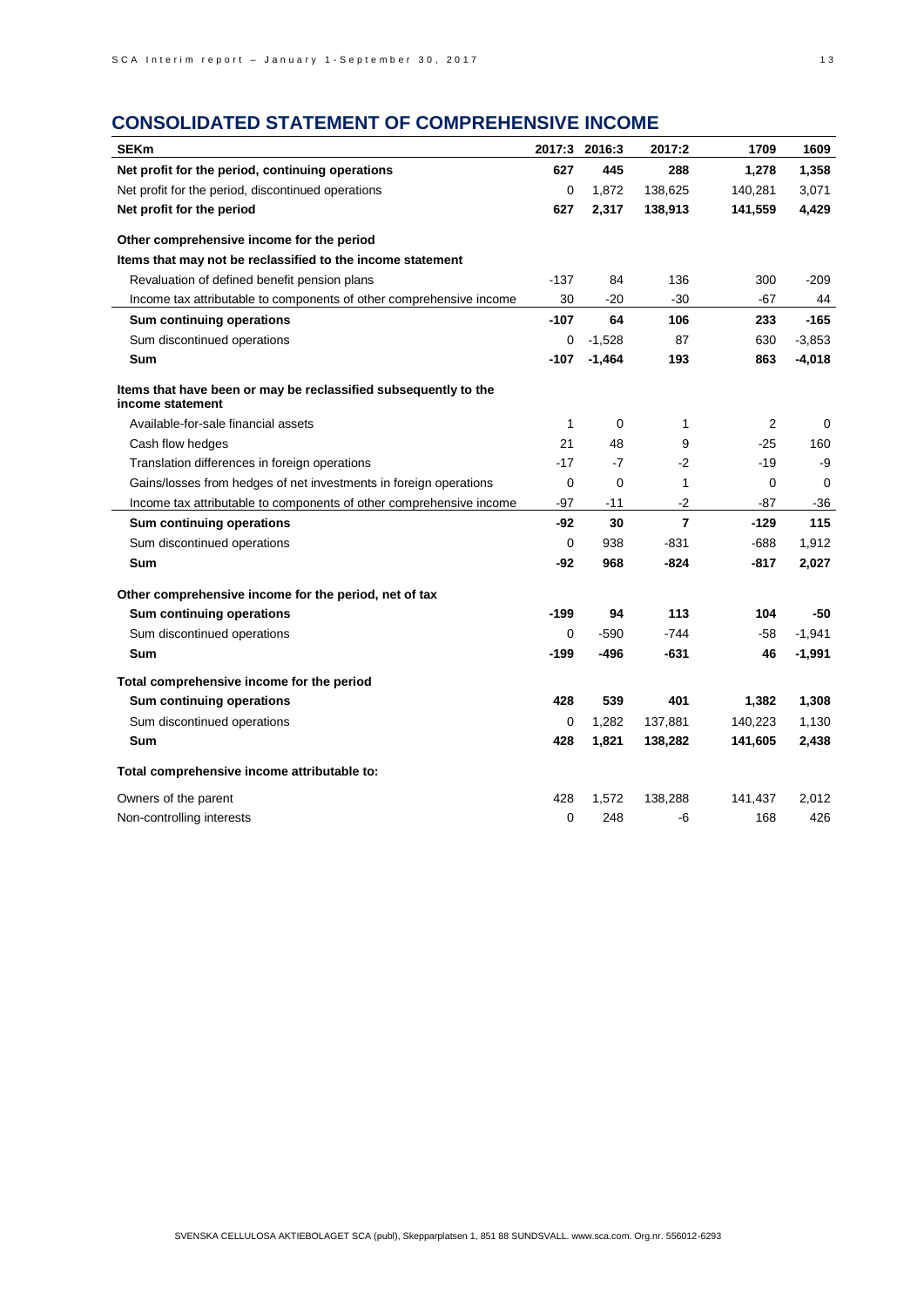# **CONDENSED CONSOLIDATED BALANCE SHEET**

*At September 30, 2017, only the continuing operations are included. At December 31, 2016, both continuing and discontinued operations are included.*

| <b>SEKm</b>                                        | September 30, 2017 | December 31, 2016 |
|----------------------------------------------------|--------------------|-------------------|
| <b>Assets</b>                                      |                    |                   |
| Goodwill and other intangible assets               | 111                | 27,007            |
| <b>Fixed assets</b>                                |                    |                   |
| Buildings, land, machinery and equipment           | 16,354             | 62,184            |
| <b>Biological assets</b>                           | 31,285             | 30,770            |
| Other financial assets                             | 1,213              | 4,784             |
| <b>Total fixed assets</b>                          | 48,963             | 124,745           |
|                                                    |                    |                   |
| <b>Current operating receivables and inventory</b> |                    |                   |
| Inventories                                        | 3,163              | 14,347            |
| Trade receivables                                  | 2,632              | 17,811            |
| Other current receivables                          | 672                | 4,363             |
| Cash and cash equivalents                          | 936                | 4,482             |
| <b>Total current assets</b>                        | 7,403              | 41,003            |
| <b>Total assets</b>                                | 56,366             | 165,748           |
|                                                    |                    |                   |
| <b>Equity</b>                                      |                    |                   |
| Attributable to owners of the Parent               |                    |                   |
| Share capital                                      | 2,350              | 2,350             |
| Share premium                                      | 6,830              | 6,830             |
| Reserves                                           | $-357$             | 400               |
| Retained earnings                                  | 27,317             | 63,562            |
| Non-controlling interests                          | 2                  | 6,377             |
| <b>Total equity</b>                                | 36,142             | 79,519            |
| <b>Liabilities</b>                                 |                    |                   |
| Non-current financial liabilities                  | 5,072              | 31,360            |
| Provisions for pensions                            | 312                | 5,602             |
| Deferred tax liabilities                           | 8,308              | 11,718            |
| Other non-current liabilities & provisions         | 115                | 1,594             |
| <b>Total non-current liabilities</b>               | 13,807             |                   |
|                                                    |                    | 50,274            |
| <b>Current financial liabilities</b>               | 2,520              | 5,357             |
| Trade payables                                     | 2,756              | 15,750            |
| Other current liabilities                          | 1,141              | 14,848            |
| <b>Total current liabilities</b>                   | 6,417              | 35,955            |
| <b>Total liabilities and equity</b>                | 56,366             | 165,748           |
|                                                    |                    |                   |
| Debt/equity ratio                                  | 0.16               | 0.44              |
|                                                    |                    |                   |
| Equity/assets ratio                                | 64%                | 44%               |
| Return on capital employed <sup>1</sup>            | 5.5%               | 5.8%              |
|                                                    |                    |                   |
| Adjusted return on capital employed <sup>1</sup>   | 5.8%               | 5.5%              |

<sup>1</sup> Rolling twelve months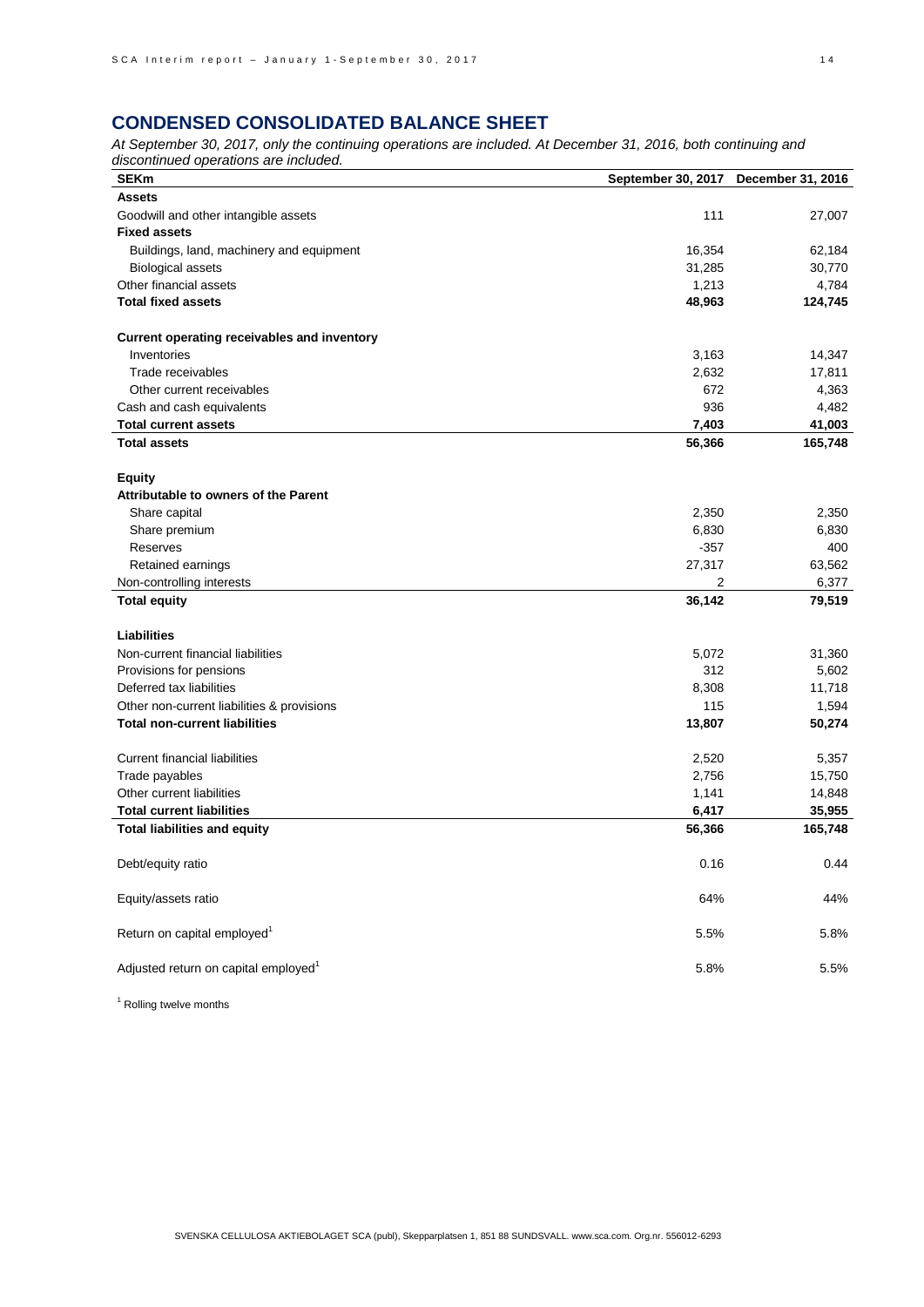# **CONDENSED CONSOLIDATED STATEMENT OF CHANGES IN EQUITY**

| <b>SEKm</b>                                                        | 1709         | 1612        |
|--------------------------------------------------------------------|--------------|-------------|
| Attributable to owners of the parent                               |              |             |
| Opening balance, January 1                                         | 73,142       | 70,401      |
| Total comprehensive income for the period                          | 141,437      | 7,108       |
| Cash dividend                                                      | $-4,214$     | $-4,038$    |
| Dividend of Essity shares                                          | $-174,448$   | 0           |
| Private placement to non-controlling interest                      | 499          | 240         |
| Private placement to non-controlling interest, dilution            | $-288$       | $-110$      |
| Issuing costs for private placement                                | 0            | -4          |
| Acquisition of non-controlling interests                           | 15           | $-799$      |
| Acquisition of non-controlling interests, dilution                 | 0            | 348         |
| Change in Group composition                                        | 0            | -4          |
| Remeasurement effect upon acquisition of non-controlling interests | $-3$         | 0           |
| <b>Closing balance</b>                                             | 36,140       | 73,142      |
| <b>Non-controlling interests</b>                                   |              |             |
| Opening balance, January 1                                         | 6,377        | 5,290       |
| Total comprehensive income for the period                          | 168          | 677         |
| Cash dividend                                                      | $-130$       | $-190$      |
| Dividend of Essity shares                                          | $-7,242$     | $\mathbf 0$ |
| Private placement to non-controlling interest                      | 461          | 199         |
| Private placement to non-controlling interest, dilution            | 288          | 110         |
| Issuing costs for private placement                                | 0            | -4          |
| Acquisition of non-controlling interests                           | 80           | 643         |
| Acquisition of non-controlling interests, dilution                 | 0            | $-348$      |
| <b>Closing balance</b>                                             | $\mathbf{2}$ | 6,377       |
| Total equity, closing balance                                      | 36,142       | 79,519      |
| Equity per share, SEK                                              | 51           | 113         |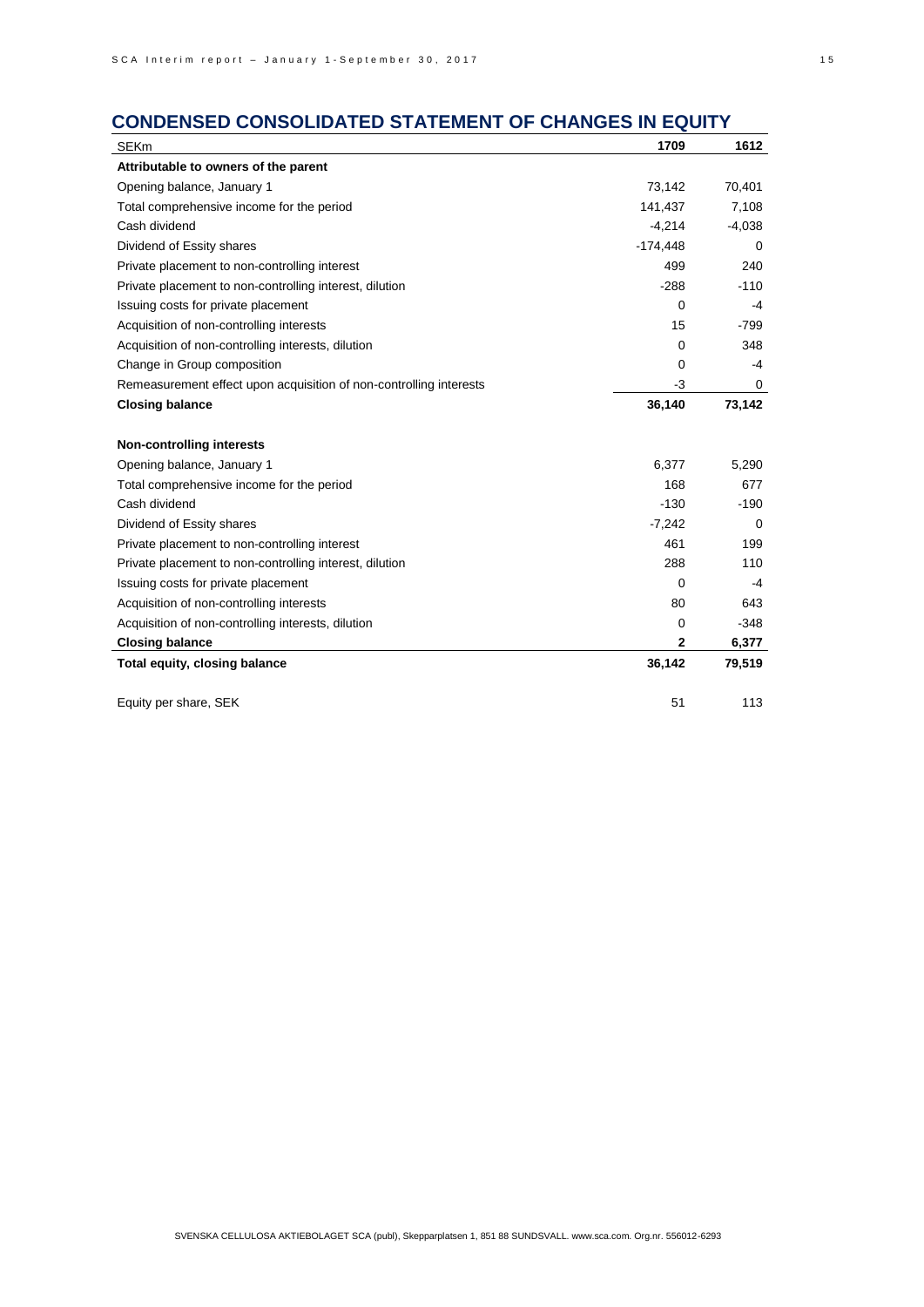# **CONSOLIDATED CASH FLOW STATEMENT**

| <b>SEKm</b>                                                                               | 1709        | 1609          |
|-------------------------------------------------------------------------------------------|-------------|---------------|
| <b>Operating activities</b>                                                               |             |               |
| Profit before tax continuing operations                                                   | 1,639       | 1,679         |
| Adjustment for non-cash items <sup>1</sup>                                                | 317         | 92            |
| Paid tax                                                                                  | -24         | -9            |
| Cash flow from continuing operations                                                      | 1,932       | 1,762         |
| Cash flow from discontinued operations                                                    | 5,651       | 8,437         |
| Cash flow from operating activities                                                       |             |               |
| before changes in working capital                                                         | 7,583       | 10,199        |
|                                                                                           |             |               |
| Change in inventories                                                                     | 229         | 229           |
| Change in operating receivables                                                           | -438        | -70           |
| Change in operating liabilities                                                           | $-30$       | 47            |
| Cash flow from operating activities, continuing operations                                | 1,693       | 1,968         |
| Cash flow from operating activities, discontinued operations                              | 4,517       | 8,691         |
| Cash flow from operating activities                                                       | 6,210       | 10,659        |
|                                                                                           |             |               |
| <b>Investing activities</b>                                                               |             |               |
| <b>Divestments</b>                                                                        | 0           | 120           |
| Investment in tangible and intangible assets                                              | $-2,503$    | $-1,952$      |
| Sale of tangible assets                                                                   | 61          | 73            |
| Repayment of loans from external parties                                                  | 259         | 0             |
| Cash flow from investing activities, continuing operations                                | $-2,183$    | $-1,764$      |
| Dividend of Essity shares <sup>2</sup>                                                    | $-4,170$    | 0             |
| Cash flow from investing activities, discontinued operations                              | -15,591     | $-8,139$      |
| Cash flow from investing activities                                                       | $-21,944$   | -9,903        |
|                                                                                           |             |               |
| <b>Financing activities</b>                                                               |             | 419           |
| New issue                                                                                 | 0           |               |
| Loans raised                                                                              | 10,254      | 15,773        |
| Amortization of loans                                                                     | $-4,719$    | $-13,756$     |
| Listing costs                                                                             | -125        | 0             |
| Dividend                                                                                  | $-4,214$    | -4,176        |
| Cash flow from financing activities, remaining operations                                 | 1,196       |               |
| Cash flow from financing activities, discontinued operations                              | 11,022      |               |
| Cash flow from financing activities                                                       | 12,218      | -1,799        |
|                                                                                           |             |               |
| Net cash flow for the period                                                              | $-3,516$    | $-1,043$      |
| Translation differences in cash and cash equivalents                                      | -30         | 117           |
| Cash and cash equivalents at the beginning of the year                                    | 4,482       | 5,041         |
| Cash and cash equivalents at the end of the period                                        | 936         | 4,115         |
|                                                                                           |             |               |
| Cash flow from operating activities per share SEK, continuing operations                  | 2.41        | 2.79          |
|                                                                                           |             |               |
| Depreciation/amortization and impairment of non-current assets                            | 845         | 827           |
| Fair-value measurement of forest assets<br>Gains/loss on assets sales and swaps of assets | $-515$<br>2 | -569<br>$-29$ |
| Unpaid amount related to efficiency programs                                              | $-1$        | -7            |
| Gain/loss on divestments                                                                  | 56          | $-116$        |
| Payments related to efficiency programs already recognized                                | -16         | -32           |
| Other                                                                                     | -54         | 18            |
| <b>Total</b>                                                                              | 317         | 92            |

 $2$  Corresponds to the cash and cash equivalents in Essity on the listing day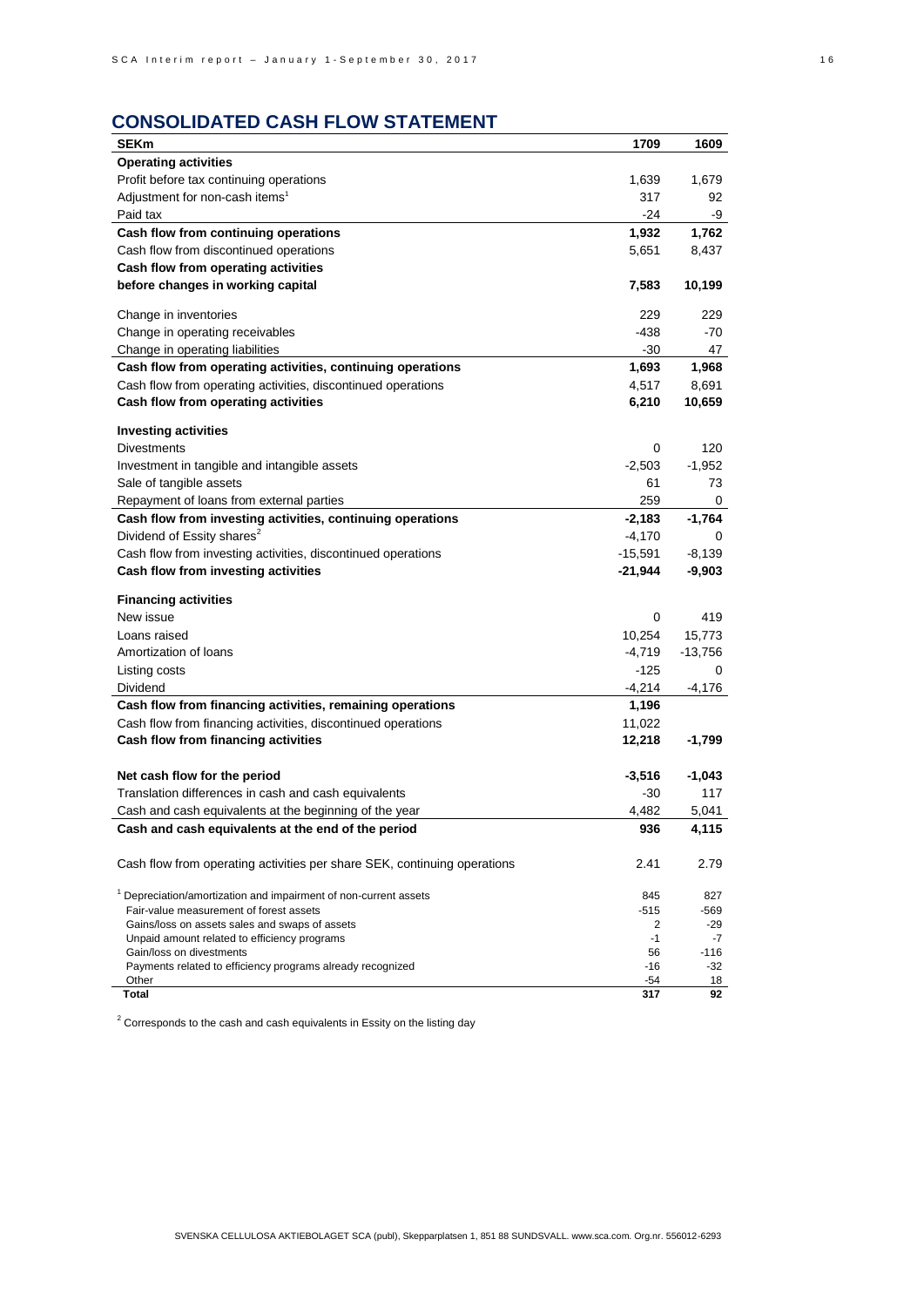# **CONSOLIDATED OPERATING CASH FLOW STATEMENT**

| <b>SEKm</b>                                                | 1709      | 1609      |
|------------------------------------------------------------|-----------|-----------|
| Operating cash surplus                                     | 2,167     | 1,870     |
| Change in working capital                                  | $-239$    | 206       |
| Current capital expenditures, net                          | $-418$    | $-687$    |
| Restructuring costs, etc.                                  | $-79$     | -42       |
| Operating cash flow, continuing operations                 | 1,431     | 1,347     |
| Operating cash flow, discontinued operations               | 4,649     | 9,659     |
| Operating cash flow                                        | 6,080     | 11,006    |
| <b>Financial items</b>                                     | -86       | -60       |
| Income taxes paid                                          | $-24$     | -9        |
| Other                                                      | 3         | 3         |
| Cash flow from current operations, continuing operations   | 1,324     | 1,281     |
| Cash flow from current operations, discontinued operations | 3,040     | 6,313     |
| Cash flow from current operations                          | 4,364     | 7,594     |
|                                                            |           |           |
| Acquisitions                                               | 0         | $-55$     |
| Strategic capital expenditures in non-current assets       | $-2,085$  | $-1,456$  |
| <b>Divestments</b>                                         | 0         | 120       |
| Cash flow before dividend, continuing operations           | $-761$    | $-110$    |
| Cash flow before dividend, discontinued operations         | $-22,257$ | $-1,467$  |
| Cash flow before dividend                                  | $-23,018$ | $-1,577$  |
| Private placement to non-controlling interest              | 0         | 420       |
| <b>Dividend</b>                                            | $-4,214$  | $-4,176$  |
| Net cash flow from continuing and discontinued operations  | $-27,232$ | $-5,333$  |
|                                                            |           |           |
| Net debt at the start of the period                        | $-35,361$ | $-29,478$ |
| Net cash flow                                              | $-27,232$ | $-5,333$  |
| Net debt, discontinued operations <sup>1</sup>             | 56,010    | 0         |
| Remeasurement to equity                                    | 1,183     | $-5,278$  |
| <b>Translation differences</b>                             | $-422$    | $-192$    |
| Net debt at the end of the period                          | $-5,822$  | $-40,281$ |
| Debt/equity ratio                                          | 0.16      | 0.54      |

 $1$  Essity's cash and cash equivalents on the listing day were SEK 4,170m

# **RECONCILIATION BETWEEN CONSOLIDATED CASH FLOW STATEMENT AND CONSOLIDATED OPERATING CASH FLOW STATEMENT**

| <b>SEKm</b>                                                           | 1709      | 1609     |
|-----------------------------------------------------------------------|-----------|----------|
| Net cash flow for the period                                          | $-3.516$  | $-1.043$ |
| Repayment of loans from external parties                              | $-259$    | 0        |
| Loans raised                                                          | $-10.254$ | -15.773  |
| Amortization of borrowing                                             | 4.719     | 13.756   |
| Adjustment discontinued operations                                    | $-17.911$ | $-2.127$ |
| Accrued interest                                                      | $-11$     | 6        |
| Net cash flow according to consolidated operating cash flow statement | $-27.232$ | $-5,333$ |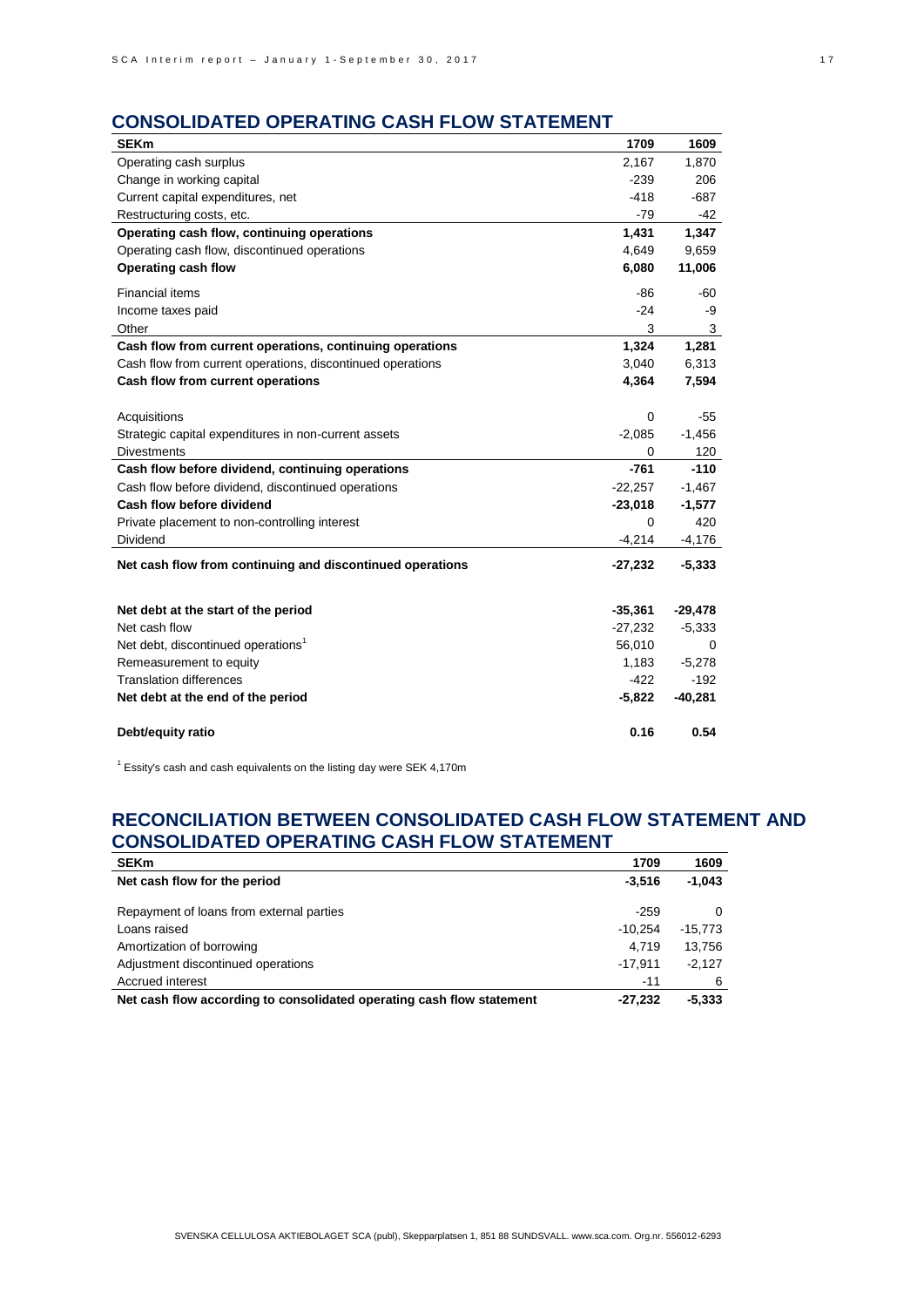## **INCOME STATEMENT PARENT COMPANY**

At the end of 2016, the Parent Company's former Group-wide operations were transferred to Essity Aktiebolag (publ), which led to lower operating expenses and personnel costs. The related current assets and current liabilities were settled after the end of the year, which explains the lower balance-sheet items.

| <b>SEKm</b>                                                    | 1709   | 1609   |
|----------------------------------------------------------------|--------|--------|
| Other operating income                                         | 136    | 191    |
| Other operating expenses                                       | $-528$ | $-346$ |
| Personnel expenses                                             | -45    | $-252$ |
| Operating profit before depreciations and write-downs (EBITDA) | -437   | $-407$ |
| Depreciations and write-downs                                  | -55    | -50    |
| <b>Operating profit</b>                                        | $-492$ | $-457$ |
| Financial items                                                | 2      | 43,047 |
| <b>Profit before tax</b>                                       | -490   | 42,590 |
| Untaxed reserve and Tax                                        | 287    | 216    |
| Net profit for the period                                      | $-203$ | 42.806 |

Other operating income was mainly related to remuneration for the granting of felling rights for the Parent Company's forest land. Other operating expenses include a capital loss of SEK 419m attributable to an intra-Group transfer of forest land.

Financial items were lower compared with the year-earlier period due to the Parent Company not receiving any dividends from subsidiaries in 2017.

## **BALANCE SHEET PARENT COMPANY**

| <b>SEKm</b>                              | September 30, 2017 | December 31, 2016 |
|------------------------------------------|--------------------|-------------------|
| Tangible assets                          | 8,321              | 8,271             |
| <b>Financial assets</b>                  | 4,866              | 79,880            |
| <b>Total non-current assets</b>          | 13,187             | 88,151            |
| Total current assets                     | 14,603             | 61,147            |
| <b>Total assets</b>                      | 27,790             | 149,298           |
|                                          |                    |                   |
| Restricted equity                        | 11,323             | 10,996            |
| Unrestricted equity                      | 7,250              | 87,390            |
| <b>Total equity</b>                      | 18,573             | 98,386            |
| Untaxed reserves                         | $\Omega$           | 242               |
| Provisions                               | 1,410              | 1,330             |
| Non-current liabilities                  | 4,985              | 2,272             |
| <b>Current liabilities</b>               | 2,822              | 47,068            |
| Total equity, provisions and liabilities | 27,790             | 149,298           |

Financial non-current assets were lower due to the listing of Essity AB's shares on Nasdaq Stockholm in June 2017. The listing and related issuance costs also explain why non-restricted equity was lower compared with the year-earlier period.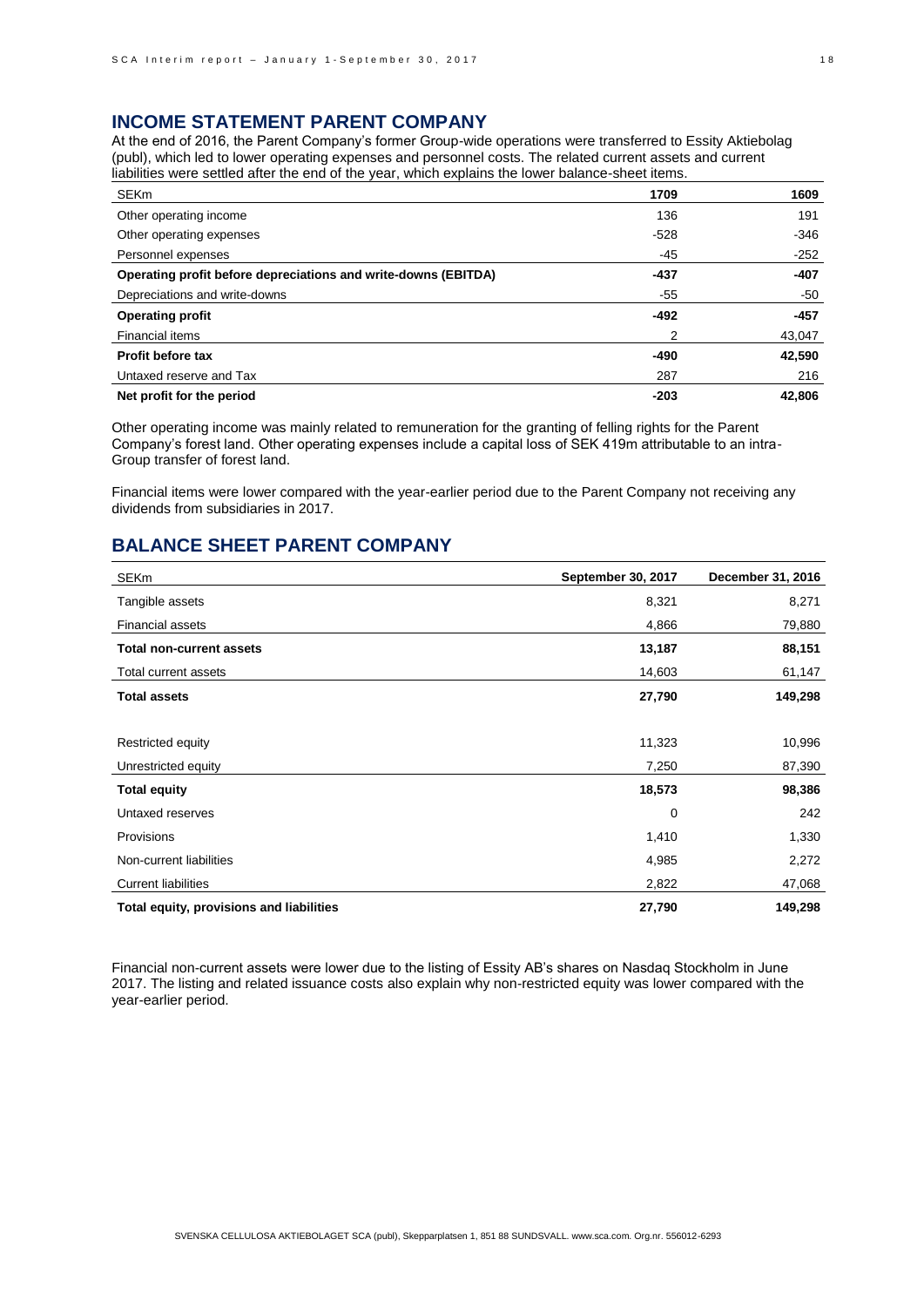# **NOTES**

## **1 ACCOUNTING PRINCIPLES**

This interim report has been prepared in accordance with IAS 34 and recommendation RFR 1 of the Swedish Financial Reporting Board, and with regards to the Parent Company, RFR 2. Effective January 1, 2017, SCA applies the following new or amended International Financial Reporting Standards (IFRS):

- Amendments to IAS 12: Recognition of Deferred Tax Assets for Unrealized Losses
- Amendments to IAS 7: Disclosure Initiative

The consolidated income statement and the Parent Company income statement for the continuing forest products company have been changed from a function-based income statement to a cost-based income statement, which better reflects the continuing operations.

The segmentation has been changed compared with the 2016 Annual Report. Transactions of external wood raw material swaps in the Forest segment are included in net sales, but recognized net with the corresponding raw material purchase. External sales of logistics services and by-product revenues are now reported as other operating income (previously netted with other operating expenses and energy costs, respectively).

In other respects, the accounting principles applied are consistent with those described in the 2016 Annual Report.

These amendments are not judged to have any material impact on the Group's or Parent Company's results or financial position.

As of January 1, 2018, SCA will apply the new standards IFRS 9 Financial Instruments and IFRS 15 Revenue from Contracts with Customers. The new IFRS standards are not judged to have any material impact on the Group's or Parent Company's results or financial position. In addition, work is currently taking place to adopt the IFRS 16 Leasing standard into the Group's accounting, which will become effective on January 1, 2019.

In this report, sales to the hygiene business have been regarded as sales to external parties and have not been eliminated. Profit for the period for the hygiene business is recognized on a separate line in the consolidated income statement. In the cash flow statement, the hygiene business is recognized separately under each main group. At June 30, 2017, only the continuing operations are included in the balance sheet. At December 31, 2016, both continuing and discontinued operations are included.

## **2 RISKS AND UNCERTAINTIES**

SCA's risk exposure and risk management are described on pages 76-81 of the 2016 Annual Report. Since yearend, the company's hygiene business has been distributed to SCA's shareholders under the name of Essity. Since the distribution comprised approximately 86% of the company's sales and approximately 69% of the company's capital at December 31, 2016, the distribution has had a significant impact on the company's risk profile. These changes are described below.

- **GDP growth and economic conditions.** The description of the forest industry products' exposure has not changed. However, there is no longer any exposure to the retail market or markets for institutional care and homecare facilities for incontinence products or the Away-From-Home (AFH) tissue market.
- **Dependence on major customers and distributors.** Dependence on the retail trade as the largest single customer group does not apply for SCA's continuing operations. In 2016, SCA's ten largest customers accounted for about 26% of SCA's net sales, and the largest single customer accounted for about 10% of net sales.
- **Risks at plants.** Insurance is no longer provided internally. All insurance is taken out with marketleading insurance companies. It should also be noted that the company's biggest fixed asset, the standing forest, remains uninsured.
- **Cost of input goods.** It should be noted that market pulp is no longer a commodity product, but a product for sale. SCA produces all of its own pulp requirements.
- **Energy price risk.** In 2016, SCA purchased 2.3 TWh of electricity and no natural gas.
- **Currency risk**. Since SCA essentially became a Swedish exporting company after the distribution of the hygiene business, the currency risk has changed significantly and is described on page 5 in this report.
- **Credit risk.** At September 30, 2017, credit exposure in accounts receivable amounted to SEK 2,632m and the financial credit exposure, in which the counterparty is a finance player or a pension fund manager, amounted to SEK 2,230m. This exposure includes credit risk of SEK 936m for cash and cash equivalents. Credit exposure associated with derivative instruments totaled SEK 156m.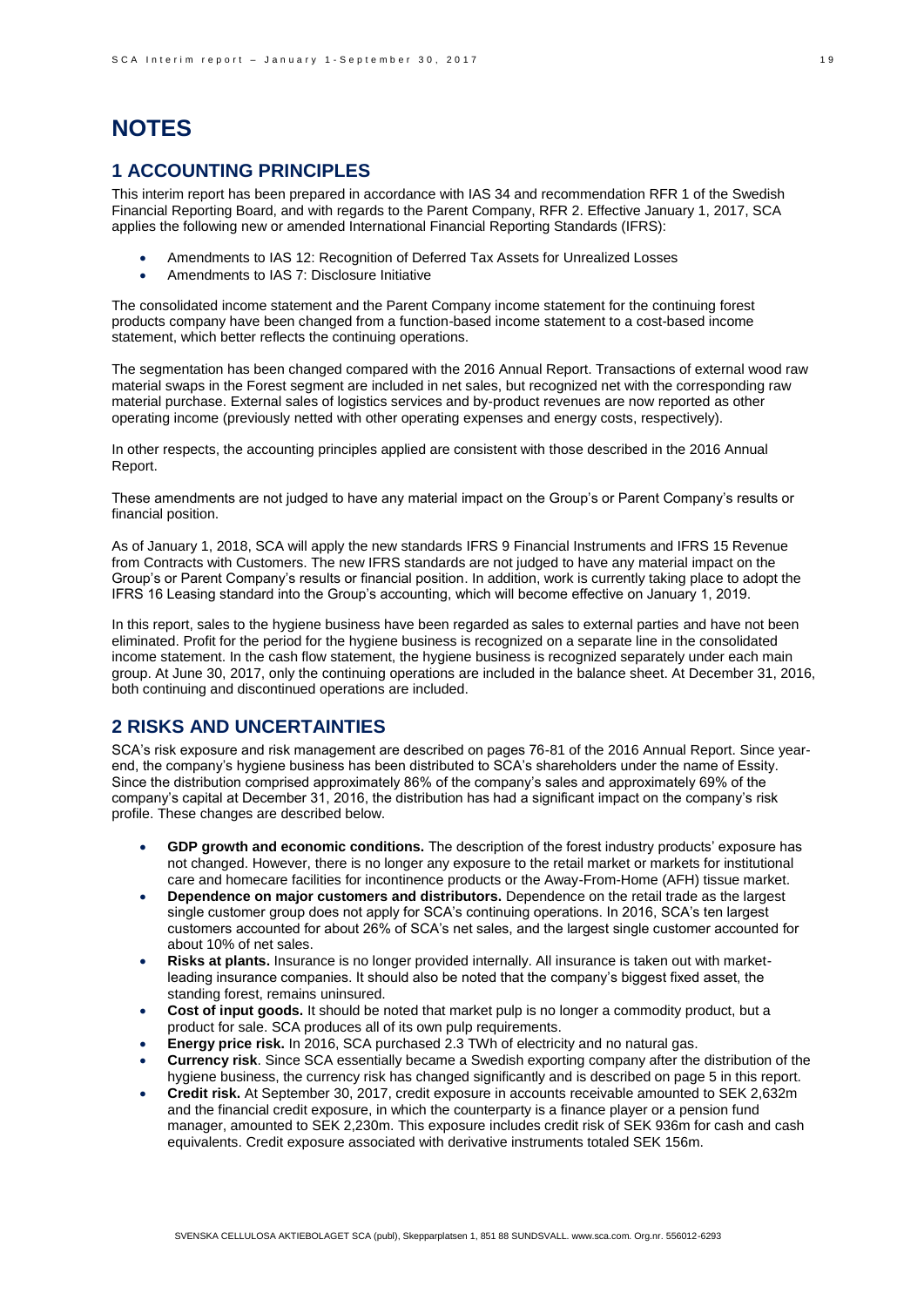- **Liquidity and refinancing risk.** The Group's financing mainly comprises bank loans from a group of four banks with high credit ratings, a bilateral loan from Svensk Exportkredit and issued commercial papers. At September 30, 2017, gross debt totaled SEK 7,592m and had an average maturity of 3.9 years. On the same date, unutilized credit facilities amounted to approximately SEK 4,500m, and cash and cash equivalents to SEK 936m.
- **Interest rate risk**. At September 30, 2017, the average fixed-interest rate period for gross debt, including derivative instruments, was 5.5 months.

Distribution of the hygiene business entailed no principal changes to the company's risk profile in any other areas.

# **3 RELATED PARTY TRANSACTIONS**

No transactions took place between SCA and related parties with any material impact on the company's financial position or results.

## **4 DISCONTINUED OPERATION**

SCA distributed the shares in Essity to SCA's shareholders in a fixed ratio of 1:1, whereby shareholders received one Class A share in Essity for every Class A share in SCA, and one Class B share in Essity for every Class B share in SCA. Essity's first day of trading on Nasdaq Stockholm was June 15, 2017 and the closing price was SEK 247.20 for the Class A share and 248.50 for the Class B share. This represents a market capitalization of about SEK 174,448m for Essity. The remeasurement of assets and liabilities at fair value when Essity was distributed generated an earnings impact of SEK 136,914m.

No impairment was carried out in conjunction with the distribution of the hygiene business.

The income statement and cash flow statement for the hygiene business from the beginning of the fiscal year until June 13, 2017 is presented in the table below for the September 2017 period. The September 2016 period includes the nine-month operations. Cash flow from financing activities cannot be recognized separately from divested operations since the financing was not recognized separately on that date.

## **EARNINGS TREND**

| <b>SEKm</b>           | 1709     | 1609     |
|-----------------------|----------|----------|
| Net sales             | 47.854   | 74,466   |
| Operating profit      | 4.965    | 6,552    |
| Financial items       | -487     | $-570$   |
| Profit before tax     | 4,478    | 5,982    |
| Tax                   | $-1,111$ | $-2,911$ |
| Profit for the period | 3,367    | 3,071    |

## **CASH FLOW STATEMENT**

| <b>SEKm</b>                                       | 1709      | 1609     |
|---------------------------------------------------|-----------|----------|
| Cash flow from operating activities               | 4.517     | 8.691    |
| Cash flow from investing activities               | $-15.591$ | $-8.139$ |
| Cash flow from financing activities               | 11.022    |          |
| Cash flow for the period, discontinued operations | -52       |          |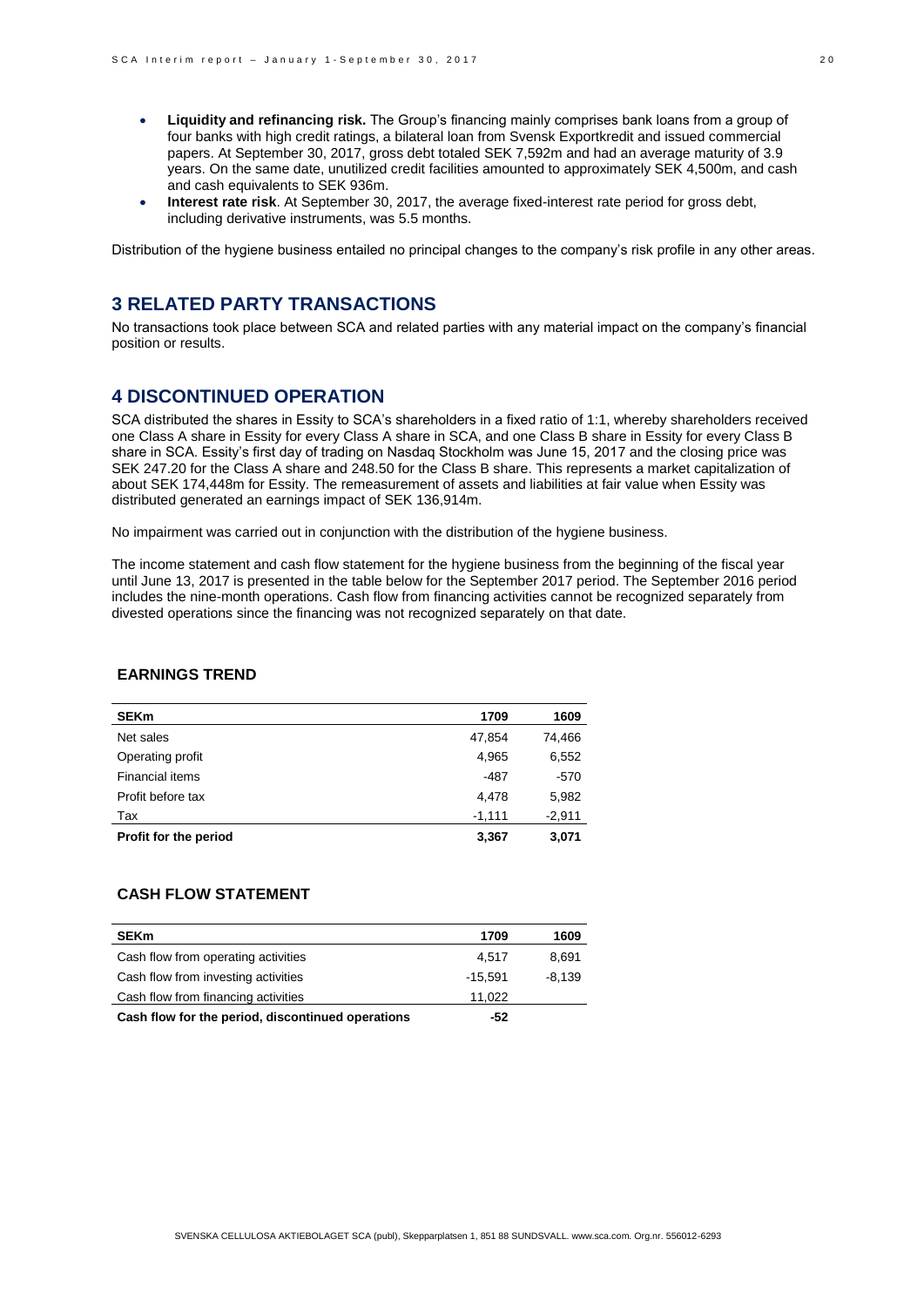## **5. FINANCIAL INSTRUMENTS PER CATEGORY**

*At September 30, 2017, only the continuing operations are included. At December 31, 2016, both continuing and discontinued operations are included.*

| <b>SEKm</b>                          | Carrying<br>amount in<br>the<br>balance<br>sheet | Measured at<br>fair value<br>through profit<br>or loss | Derivatives<br>used for<br>hedge<br>accounting | Available-<br>for-sale<br>financial<br>assets | <b>Financial liabilities</b><br>measured at<br>amortized cost | Of which fair<br>value by level |          |
|--------------------------------------|--------------------------------------------------|--------------------------------------------------------|------------------------------------------------|-----------------------------------------------|---------------------------------------------------------------|---------------------------------|----------|
| September 30, 2017                   |                                                  |                                                        |                                                |                                               |                                                               |                                 | 2        |
| <b>Derivatives</b>                   | 116                                              | 12                                                     | 104                                            | 0                                             | $\Omega$                                                      | 0                               | 116      |
| Non-current financial assets         | 16                                               | 0                                                      | 0                                              | 16                                            | $\Omega$                                                      | 0                               | 8        |
| <b>Total assets</b>                  | 132                                              | 12                                                     | 104                                            | 16                                            | 0                                                             | 0                               | 124      |
| Derivatives                          | 30                                               | 26                                                     | 4                                              | $\mathbf 0$                                   | $\Omega$                                                      | 0                               | 30       |
| <b>Current financial liabilities</b> | 2,496                                            | $\Omega$                                               | $\Omega$                                       | 0                                             | 2,496                                                         | 0                               | $\Omega$ |
| Non-current financial liabilities    | 5,072                                            | 0                                                      | 0                                              | 0                                             | 5,072                                                         | 0                               | 0        |
| <b>Total liabilities</b>             | 7,598                                            | 26                                                     | 4                                              | 0                                             | 7,568                                                         | 0                               | 30       |

| <b>SEKm</b>                       | Carrying<br>amount in<br>the<br>balance<br>sheet | Measured at<br>fair value<br>through profit<br>or loss | Derivatives<br>used for<br>hedge<br>accounting | Available-<br>for-sale<br>financial<br>assets | <b>Financial liabilities</b><br>measured at<br>amortized cost | Of which fair<br>value by level |        |
|-----------------------------------|--------------------------------------------------|--------------------------------------------------------|------------------------------------------------|-----------------------------------------------|---------------------------------------------------------------|---------------------------------|--------|
| December 31, 2016                 |                                                  |                                                        |                                                |                                               |                                                               |                                 | 2      |
| Derivatives                       | 1.259                                            | 313                                                    | 946                                            | 0                                             | 0                                                             | 0                               | 1,259  |
| Non-current financial assets      | 90                                               | 0                                                      | 0                                              | 90                                            | 0                                                             | 82                              | 8      |
| <b>Total assets</b>               | 1,349                                            | 313                                                    | 946                                            | 90                                            | 0                                                             | 82                              | 1,267  |
| Derivatives                       | 705                                              | 567                                                    | 138                                            | 0                                             | $\Omega$                                                      | $\Omega$                        | 705    |
| Current financial liabilities     | 4,656                                            | 425                                                    | 0                                              | 0                                             | 4,231                                                         | $\Omega$                        | 425    |
| Non-current financial liabilities | 31,338                                           | 16,021                                                 | 0                                              | 0                                             | 15,317                                                        | 0                               | 16,021 |
| <b>Total liabilities</b>          | 36.699                                           | 17,013                                                 | 138                                            | $\bf{0}$                                      | 19,548                                                        | 0                               | 17,151 |

The fair value of trade receivables, other current and non-current receivables, cash and cash equivalents, trade payables and other current and non-current liabilities is estimated to be equal to their carrying amount. The total fair value of financial liabilities was SEK 7,579m (37,047).

No transfers between Levels 1 and 2 were made during the period. No financial instruments were classified as Level 3.

The fair value of financial instruments is calculated using current market prices on the balance-sheet date. The value of derivatives is based on published prices in an active market. The fair value of debt instruments is determined using valuation models, such as discounting future cash flows at quoted market rates for the respective maturity.

## **6. CONTINGENT LIABILITIES AND PLEDGED ASSETS, PARENT COMPANY**

| <b>Contingent liabilities</b> |                    |                   |
|-------------------------------|--------------------|-------------------|
| <b>SEKm</b>                   | September 30, 2017 | December 31, 2016 |
| Guarantees for subsidiaries   | 651                | 76.476            |
| Other contingent liabilities  | 0                  | 17                |
| <b>Total</b>                  | 651                | 76,493            |
| <b>Pledged assets</b>         |                    |                   |
| <b>SEKm</b>                   | September 30, 2017 | December 31, 2016 |
| Chattel mortgages             | 20                 | 20                |
| Other                         | 0                  | 130               |
| Total                         | 20                 | 150               |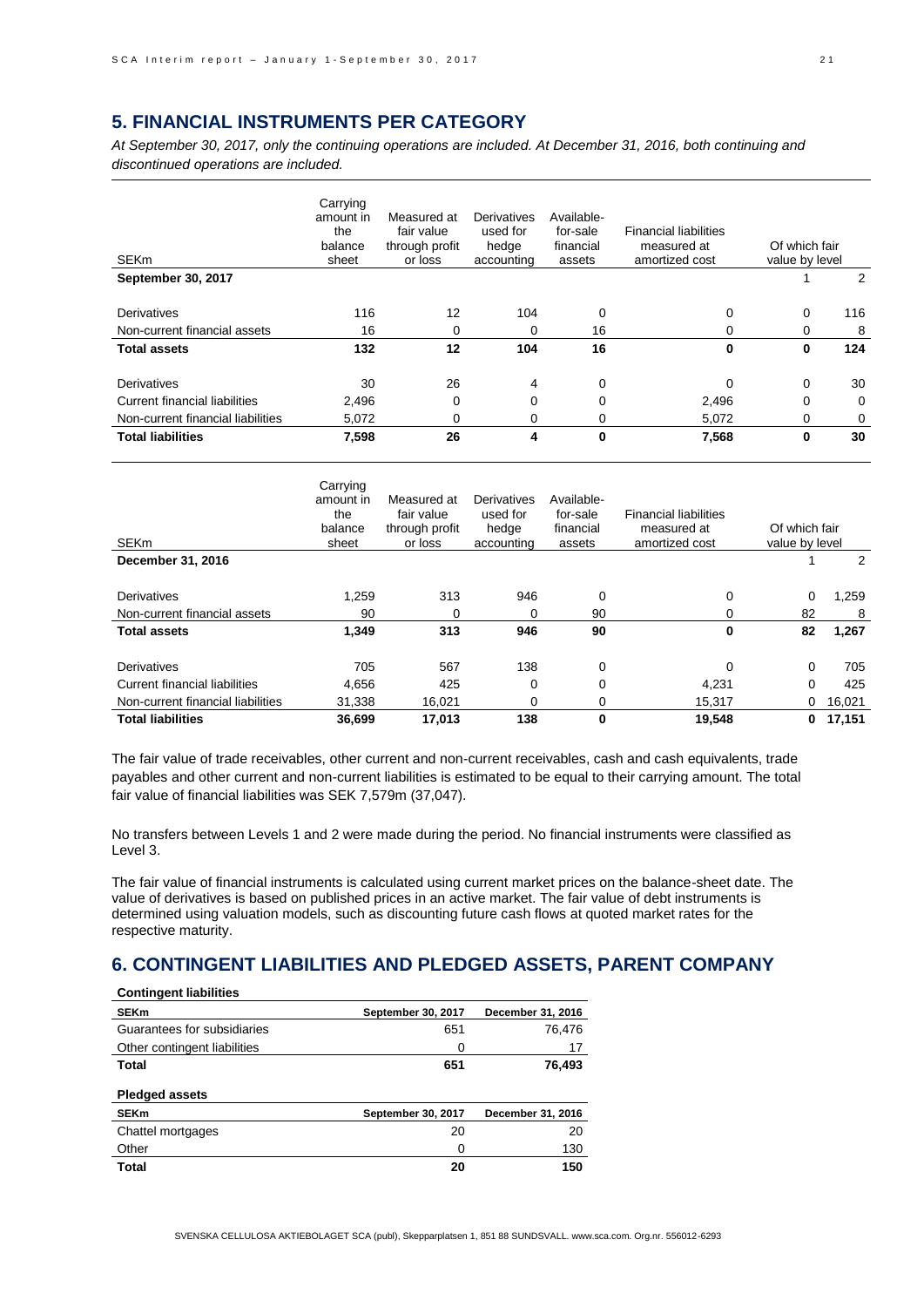# **7 USE OF NON-INTERNATIONAL FINANCIAL REPORTING STANDARDS (IFRS) PERFORMANCE MEASURES**

Reference is made in this interim report to a number of non-IFRS performance measures that are used to help investors as well as management analyze the company's operations. These are described on pages 92-94 of SCA's 2016 Annual Report. Described below are the non-IFRS performance measures that are used as a complement to the information in the Annual Report.

## **Description of financial performance measures not used in IFRS**

| <b>Non-IFRS performance</b>                                      | <b>Description</b>                                                                                                                                                                                                                                                                                                                                                                                                                                                                                | Reason for use of the measure                                                                                                                                                                                                                                           |
|------------------------------------------------------------------|---------------------------------------------------------------------------------------------------------------------------------------------------------------------------------------------------------------------------------------------------------------------------------------------------------------------------------------------------------------------------------------------------------------------------------------------------------------------------------------------------|-------------------------------------------------------------------------------------------------------------------------------------------------------------------------------------------------------------------------------------------------------------------------|
| measure                                                          |                                                                                                                                                                                                                                                                                                                                                                                                                                                                                                   |                                                                                                                                                                                                                                                                         |
| <b>EBITDA</b>                                                    | Operating profit before depreciation,<br>amortization and impairment of tangible and<br>intangible assets                                                                                                                                                                                                                                                                                                                                                                                         | The measure is a good complement for<br>comparing earnings with other companies,<br>regardless of the size of each company's<br>depreciations of non-current assets                                                                                                     |
| Adjusted EBITDA                                                  | Operating profit before depreciation,<br>amortization and impairment of tangible and<br>intangible assets, excluding items affecting<br>comparability                                                                                                                                                                                                                                                                                                                                             | The measure is a good complement for<br>comparing earnings with other companies,<br>regardless of the size of each company's<br>depreciations of non-current assets and is also<br>adjusted for the impact of items affecting<br>comparability                          |
| EBITDA margin                                                    | Operating profit before depreciation,<br>amortization and impairment of tangible and<br>intangible assets as a percentage of net sales<br>for the year                                                                                                                                                                                                                                                                                                                                            | The measure is a good complement for<br>comparing the margin with other companies,<br>regardless of the age of each company's non-<br>current assets or the rate of depreciation they<br>apply                                                                          |
| Adjusted EBITDA margin                                           | Operating profit before depreciation,<br>amortization and impairment of tangible and<br>intangible assets, excluding items affecting<br>comparability, as a percentage of net sales for<br>the year                                                                                                                                                                                                                                                                                               | The measure is a good complement for<br>comparing the margin with other companies,<br>regardless of the age of each company's non-<br>current assets or the rate of depreciation they<br>apply, and is also adjusted for the impact of<br>items affecting comparability |
| Adjusted operating margin                                        | Operating profit, excluding items affecting<br>comparability, as a percentage of net sales for<br>the year                                                                                                                                                                                                                                                                                                                                                                                        | Operating margin is a key component, together<br>with the capital turnover rate, for monitoring<br>value creation and is also adjusted for the impact<br>of items affecting comparability                                                                               |
| Adjusted return on capital<br>employed, ROCE                     | Accumulated return on capital employed is<br>calculated as operating profit on a rolling 12-<br>month basis, excluding items affecting<br>comparability, as a percentage of the average<br>of capital employed over the past five quarters.<br>Corresponding key figures for a quarter are<br>calculated as operating profit for the quarter,<br>excluding items affecting comparability,<br>multiplied by four as a percentage of the<br>average capital employed over the past two<br>quarters. | This is the central ratio for measuring return on<br>all capital tied up in operations, adjusted for the<br>impact of items affecting comparability.                                                                                                                    |
| Earnings per share,<br>continuing operations                     | Net profit for the period from continuing<br>operations divided by the number of listed<br>shares                                                                                                                                                                                                                                                                                                                                                                                                 | The measure shows the amount of earnings per<br>share generated by the continuing operations                                                                                                                                                                            |
| Earnings per share,<br>continuing and discontinued<br>operations | Net profit for the period from continuing and<br>discontinued operations divided by the number<br>of listed shares                                                                                                                                                                                                                                                                                                                                                                                | The measure shows the amount of earnings per<br>share generated by the continuing and<br>discontinued operations                                                                                                                                                        |
| Working capital as a<br>percentage of sales                      | Working capital divided by annualized net<br>sales year-to-date                                                                                                                                                                                                                                                                                                                                                                                                                                   | Shows the amount of the sales that is tied-up in<br>working capital                                                                                                                                                                                                     |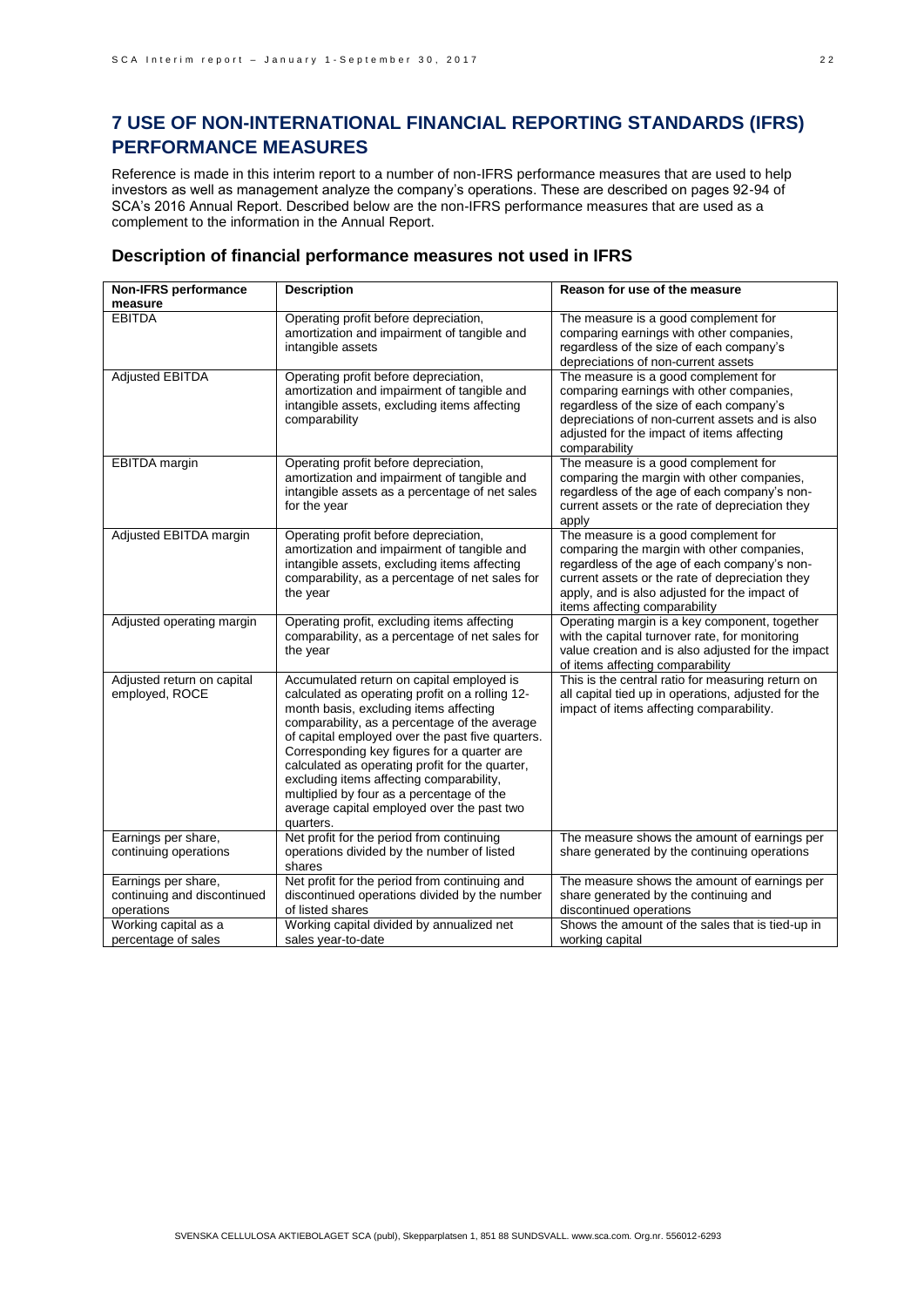## **CALCULATION OF FINANCIAL PERFORMANCE MEASURES NOT DEFINED IN IFRS**

# **CAPITAL EMPLOYED**

| <b>SEKm</b>                                                                       | 1709     | 1612     |
|-----------------------------------------------------------------------------------|----------|----------|
| Total assets                                                                      | 56,366   | 52,958   |
| -Financial receivables                                                            | $-2.082$ | $-1,421$ |
| -Non-current non-interest bearing liabilities                                     | $-8,423$ | $-7,961$ |
| -Current non-interest bearing liabilities                                         | $-3,897$ | $-3,699$ |
| Assets                                                                            | 0        | 307      |
| Liabilities                                                                       | 0        | -57      |
| Capital employed                                                                  | 41,964   | 40,127   |
| Return on capital employed <sup>1</sup>                                           | 5.5%     | 5.8%     |
| Return on capital employed <sup>1</sup> , excluding items affecting comparability | 5.8%     | 5.5%     |

## **WORKING CAPITAL**

| <b>SEKm</b>                                         | 1709     | 1612     |
|-----------------------------------------------------|----------|----------|
| Inventories                                         | 3,163    | 3,402    |
| Accounts receivable                                 | 2,632    | 1,968    |
| Other current receivables                           | 662      | 566      |
| Accounts payable                                    | $-2.756$ | $-2.778$ |
| Other current liabilities                           | $-1.093$ | -863     |
| Adjustments <sup>2</sup>                            | 293      | 243      |
| Assets for transfer to discontinued operations      | 0        | 259      |
| Liabilities for transfer to discontinued operations | 0        | $-57$    |
| <b>Working capital</b>                              | 2,901    | 2,740    |
| Working capital / net sales $\%$ <sup>1</sup>       | 17.5%    | 17.8%    |

## **NET DEBT**

| ----                                             |          |        |
|--------------------------------------------------|----------|--------|
| <b>SEKm</b>                                      | 1709     | 1612   |
| Surplus in funded pension plans                  | 1,117    | 851    |
|                                                  |          |        |
| Non-current financial assets                     | 20       | 8      |
| <b>Current financial assets</b>                  | 9        | 809    |
| Cash and cash equivalents                        | 936      | 238    |
| <b>Financial receivables</b>                     | 2,082    | 1,906  |
| Non-current financial liabilities                | 5,072    | 63     |
| Provisions for pensions                          | 312      | 329    |
| <b>Current financial liabilities</b>             | 2,520    | 1,702  |
| <b>Financial liabilities</b>                     | 7,904    | 2,094  |
| Net debt                                         | $-5,822$ | $-188$ |
| <sup>1</sup> rolling 12 months                   |          |        |
| * <sup>2</sup> Adjustments                       |          |        |
| Other current receivables, green certificates    | $-13$    | $-34$  |
| Accounts payable, strategic capital expenditures | 290      | 274    |
| Other current liabilities, emission rights       | 16       | 3      |
|                                                  | 293      | 243    |